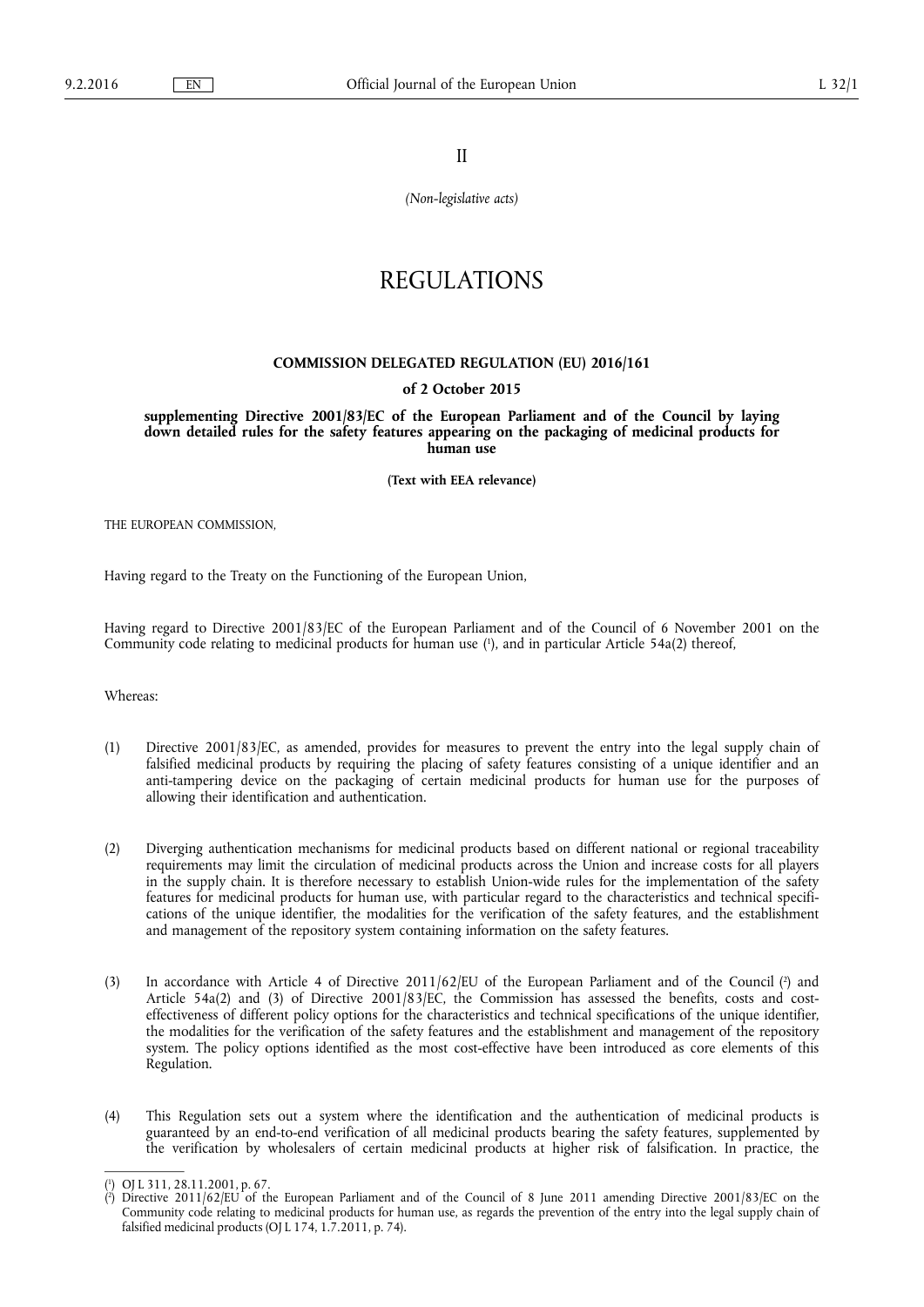authenticity and integrity of the safety features placed on the packaging of a medicinal product at the beginning of the supply chain should be verified at the time the medicinal product is supplied to the public, although certain derogations may apply. However, medicinal products at higher risk of falsification should be additionally verified by wholesalers throughout the supply chain, to minimise the risk of falsified medicinal products circulating undetected for lengthy periods of time. The verification of the authenticity of a unique identifier should be performed by comparing that unique identifier with the legitimate unique identifiers stored in a repositories system. When the pack is supplied to the public, or is distributed outside the Union, or in other specific situations, the unique identifier on that pack should be decommissioned in the repositories system so any other pack bearing the same unique identifier could not be successfully verified.

- (5) It should be possible to identify and verify the authenticity of an individual pack of a medicinal product for the entire time the medicinal product stays on the market and the additional time necessary for returning and disposing of the pack after it has expired. For this reason, the character sequence resulting from the combination of the product code and the serial number sequence should be unique to a given pack of a medicinal product until at least one year after the expiry date of that pack or five years after the product has been released for sale or distribution in accordance with Article 51(3) of Directive 2001/83/EC, whichever is the longer period.
- (6) The inclusion of the product code, the national reimbursement and identification number, the batch number and expiry date in the unique identifier contributes to patient safety by facilitating recall, withdrawal and return procedures and pharmacovigilance in this sector.
- (7) In order to have a negligible probability that a serial number can be guessed by falsifiers, the serial number should be generated according to specific randomisation rules.
- (8) Compliance with certain international standards, while not mandatory, can be used as proof that certain requirements of this Regulation are fulfilled. Where it is not possible to prove compliance with international standards, it should be the responsibility of the persons to whom the obligations are addressed to prove, by verifiable means, that they comply with those requirements.
- (9) The unique identifier should be encoded using a standardised data structure and syntax so that it can be correctly recognised and decoded throughout the Union by commonly-used scanning equipment.
- (10) The global uniqueness of the product code not only contributes to the unambiguity of the unique identifier but also facilitates the decommissioning of a unique identifier when this operation takes place in a Member State different from the Member State where the medicinal product was initially intended to be placed on the market. A product code which conforms to certain international standards should be presumed to be globally unique.
- (11) To facilitate the verification of the authenticity and decommissioning of a unique identifier by wholesalers and persons authorised or entitled to supply medicinal products to the public, it is necessary to ensure that the structure and printing quality of the two-dimensional barcode encoding the unique identifier allow for high-speed reading and minimisation of reading errors.
- (12) The data elements of the unique identifier should be printed on the packaging in human-readable format so to allow the verification of the authenticity of the unique identifier and its decommissioning in case the twodimensional barcode is unreadable.
- (13) A two-dimensional barcode can store more information than the data elements of the unique identifier. It should be possible to use that residual storage capacity to carry further information and avoid the placing of additional barcodes.
- (14) The presence of multiple two-dimensional barcodes on the packaging can engender confusion with regard to which barcode should be read for the purpose of verifying the authenticity of and identifying a medicinal product. This may lead to mistakes in the verification of the authenticity of medicinal products and to falsified medicinal products being inadvertently supplied to the public. For this reason, the presence of multiple twodimensional barcodes on the packaging of a medicinal product for the purposes of identification and verification of the authenticity should be avoided.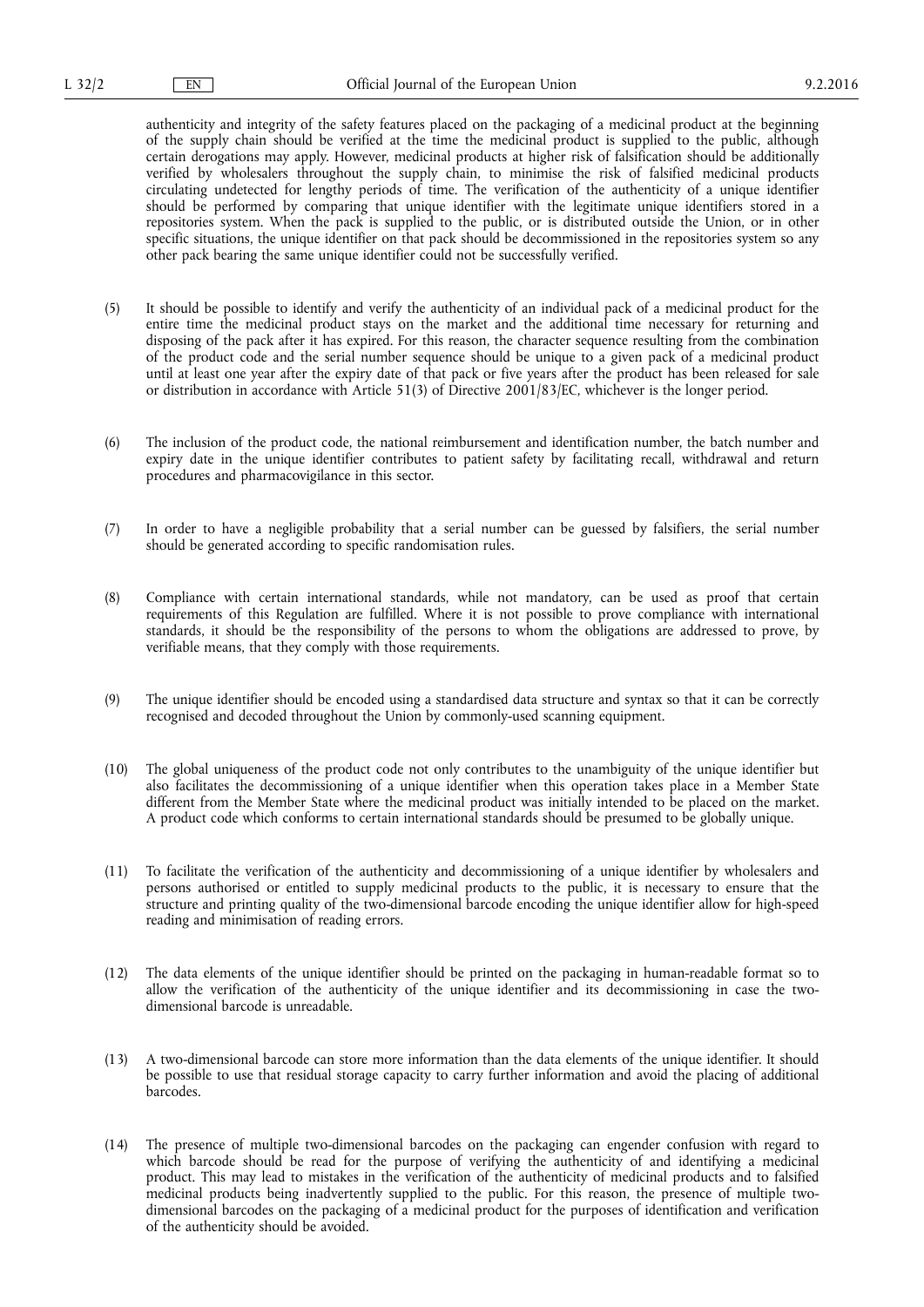- (15) The verification of both safety features is necessary to ensure the authenticity of a medicinal product in an end-to end verification system. The verification of the authenticity of the unique identifier aims at ensuring that the medicinal product originates from the legitimate manufacturer. The verification of the integrity of the antitampering device shows whether the packaging has been opened or altered since it left the manufacturer, thereby ensuring that the content of the packaging is authentic.
- (16) The verification of the authenticity of the unique identifier is a critical step to ensure the authenticity of the medicinal product bearing it and should only be based on the comparison with trusted information on the legitimate unique identifiers uploaded in a secure repositories system by verified users.
- (17) It should be possible to revert the status of a unique identifier that has been decommissioned in order to avoid the unnecessary waste of medicinal products. It is however necessary to subject the reverting of the status to strict conditions to minimise the threat to the security of the repositories system that such operation could generate if abused by counterfeiters. Those conditions should apply regardless of whether the decommissioning operation took place at the moment of supply to the public or at an earlier point in time.
- (18) Competent authorities should be able to access information on the safety features of a medicinal product while this product is in the supply chain or after it has been supplied to the public, recalled or withdrawn from the market. To this end, manufacturers should retain records of operations with or on the unique identifier of a given medicinal product after the identifier has been decommissioned from the repositories system for a minimum of one year after the expiry date of that medicinal product or five years after the pack has been released for sale or distribution in accordance with Article 51(3) of Directive 2001/83/EC, whichever is the longer period.
- (19) Past incidents of falsification show that certain medicinal products, such as those returned by persons authorised or entitled to supply medicinal products to the public or wholesalers, or medicinal products distributed by persons who are neither the manufacturer nor a wholesaler holding the marketing authorisation nor a designated wholesaler, are at higher risk of being falsified. The authenticity of those medicinal products should therefore be subject to additional verifications by wholesalers throughout the supply chain to minimise the risk that falsified products entering the legal supply chain freely circulate in the Union territory until they are verified at the time of supply to the public.
- (20) The verification by wholesalers of the authenticity of medicinal products at higher risk of being falsified would be equally effective whether performed by scanning individual unique identifiers or an aggregated code allowing the simultaneous verification of multiple unique identifiers. In addition, the verification could be performed at any time between the reception of the medicinal product by the wholesaler and its further distribution, to equal results. For those reasons, it should be left to the choice of the wholesaler whether to scan individual unique identifiers or aggregated codes, where available, or the timing of the verification, provided that the wholesaler ensures the verification of all unique identifiers of those products at higher risk of falsification in his physical possession, as required by this Regulation.
- (21) In the complex Union supply chain, it may happen that a medicinal product changes ownership but remains in the physical possession of the same wholesaler, or that a medicinal product is distributed within the territory of a Member State between two warehouses belonging to the same wholesaler or the same legal entity, but no sale takes place. In those cases, the wholesalers should be exempted from performing a verification of the unique identifier as the risk of falsification is negligible.
- (22) As a general principle, in an end-to-end verification system, the decommissioning of the unique identifier in the repository system should be performed at the end of the supply chain when the medicinal product is supplied to the public. Certain packs of medicinal products, however, may not eventually be supplied to the public and it is therefore necessary to ensure the decommissioning of their unique identifiers at a different point of the supply chain. This is the case of products which, inter alia, are to be distributed outside the Union, intended for destruction, requested as samples by competent authorities, or are returned products which cannot be returned to saleable stock.
- (23) Although Directive 2011/62/EU introduced provisions to regulate the sale of medicinal products at a distance to the public and mandated the Commission to establish the modalities of verification of the safety features by persons authorised or entitled to supply medicinal products to the public, the supply of medicinal products to the public is still mostly regulated at national level. The end of the supply chain may be organised differently in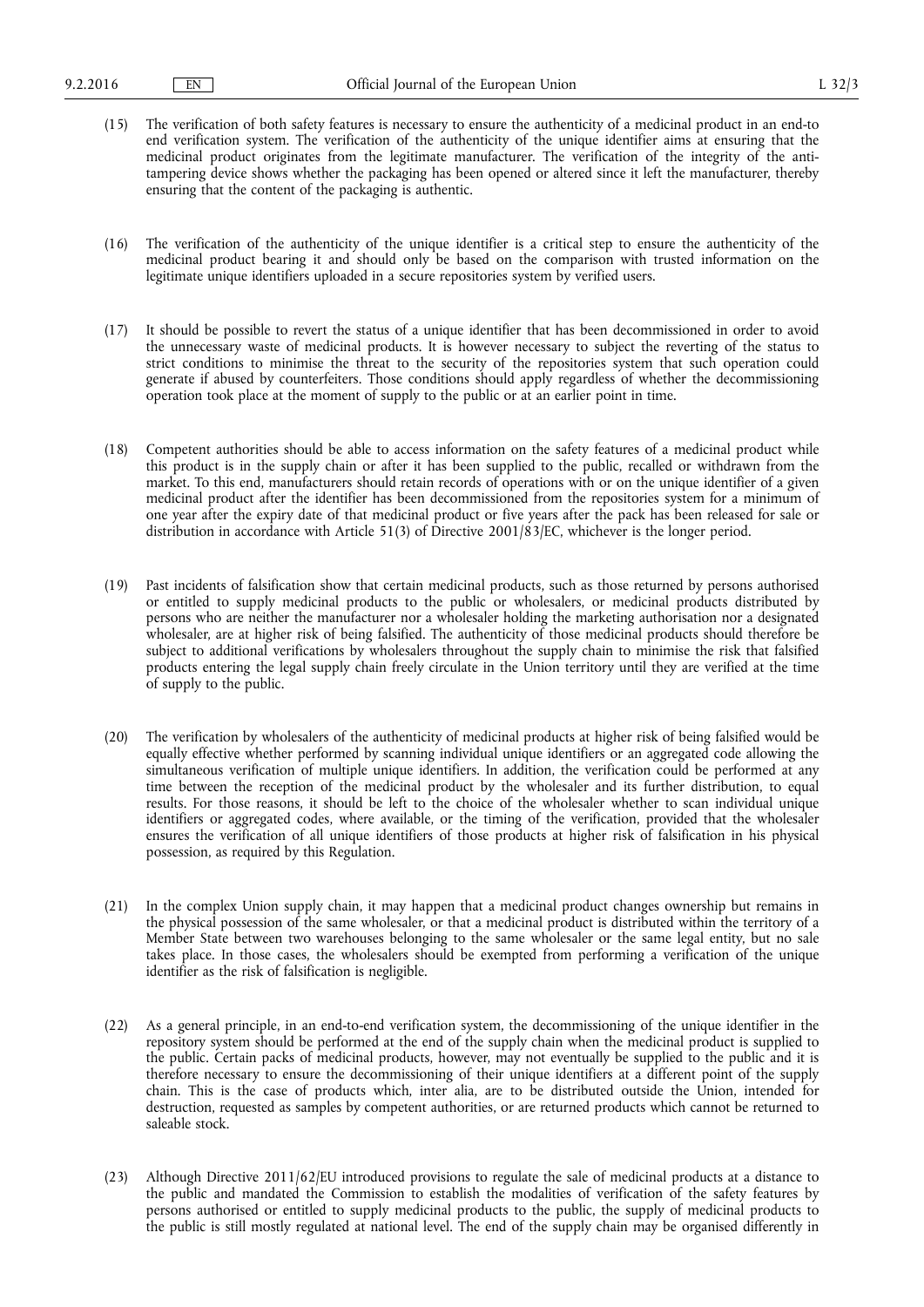the different Member States and involve specific healthcare professionals. It should be possible for the Member States to exempt specific institutions or persons authorised or entitled to supply medicinal products to the public from the obligation of verification of the safety features, in order to accommodate the particular characteristics of the supply chain in their territory and ensure that the impact of the verification measures on those parties is proportionate.

- (24) The verification of the authenticity of a unique identifier is not only paramount to the authentication of a medicinal product but also informs the person performing the operation of whether that product is expired, recalled, withdrawn or indicated as stolen. Persons authorised or entitled to supply medicinal products to the public should verify the authenticity and decommission a unique identifier at the time the medicinal product is supplied to the public so to access the most up-to-date information concerning the product and avoid that products which are expired, recalled, withdrawn or indicated as stolen are supplied to the public.
- (25) In order to avoid an excessive impact on the daily operations of healthcare institutions, it should be possible for the Member States to allow persons authorised or entitled to supply medicinal products to the public operating within healthcare institutions to perform the verification of the authenticity and the decommissioning of a unique identifier earlier than the time the medicinal products is supplied to the public, or exempt them from such an obligation, subject to certain conditions.
- (26) In certain Member States, the persons authorised or entitled to supply medicinal products to the public are allowed to open a pack of a medicinal product in order to supply part of that pack to the public. It is therefore necessary to regulate the verification of the safety features and the decommissioning of the unique identifier in this specific situation.
- (27) The effectiveness of an end-to-end verification system in preventing falsified medicinal products from reaching the public depends upon the systematic verification of the authenticity of the safety features and the subsequent decommissioning of the unique identifier of every supplied pack, so that that unique identifier cannot be re-used by traffickers. It is therefore important to ensure that such operations, should they not be performed at the time the medicinal product is supplied to the public due to a technical problem, are performed as soon as possible thereafter.
- (28) An end-to-end verification system requires the setting up of a repositories system which stores, inter alia, the information on the legitimate unique identifiers of a medicinal product and can be queried for the purposes of verifying the authenticity of and decommissioning a unique identifier. This repositories system should be established and managed by the marketing authorisation holders, since they are responsible for placing the product on the market, and by the manufacturers of medicinal products bearing the safety features, since they bear the costs of the repositories system in accordance with Article 54a(2)(e) of Directive 2001/83/EC. However, wholesalers and persons authorised or entitled to supply medicinal products to the public should be entitled to participate to the establishment and management of the repositories system, should they wish to, as their daily work will depend upon the correct functioning of the repositories system. In addition, national competent authorities should be consulted in the setting up of the repositories system as their early involvement will benefit their subsequent supervision activities.
- (29) Limiting the use of the repository system should not be used for the purpose of gaining market advantage. For this reason, membership of specific organisations should not be a prerequisite for using the repository system.
- (30) The structure of the repositories system should be such as to ensure that medicinal product verification is possible throughout the Union. This may require the transfer of data and information on a unique identifier between repositories within the repositories system. In order to minimise the number of necessary connections between repositories and ensure their interoperability, each national and supranational repository part of the repositories system should connect to and exchange data through a central repository acting as information and data router.
- (31) The repositories system should comprise the necessary interfaces providing access, either directly or by means of software, to wholesalers, persons authorised or entitled to supply medicinal products to the public and national competent authorities so that they can comply with their obligations under this Regulation.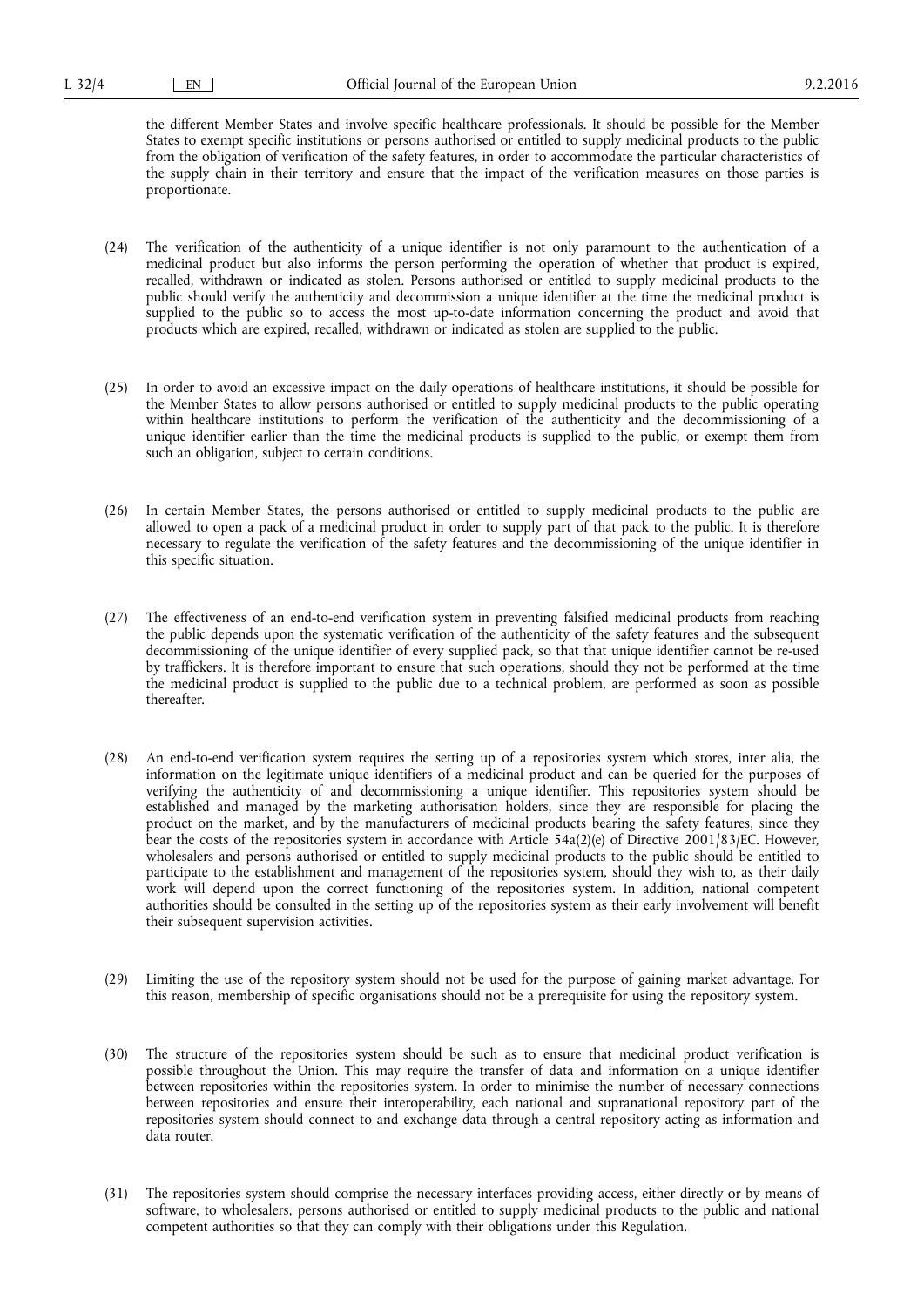- (32) Given the sensitive nature of the information on the legitimate unique identifiers and the potential negative impact on public health should such information fall in the hands of traffickers, the responsibility for ensuring the upload of such information in the repositories system should be placed on the marketing authorisation holder or the person responsible for placing the product bearing the unique identifier on the market. The information should be retained for a period of time sufficiently long to allow the appropriate investigation of incidents of falsification.
- (33) In order to harmonise the data format and data exchange across the repositories system and guarantee the interoperability of the repositories as well as the readability and the accuracy of the transferred data, each national and supranational repository should exchange information and data using the data format and data exchange specifications defined by the central repository.
- (34) To ensure medicinal product verification without hindering the movement of medicinal products within the single market, it should be possible for wholesalers and persons authorised or entitled to supply medicinal products to the public to verify the authenticity of and decommission a unique identifier in any Member State, regardless of where in the Union the medicinal product bearing that unique identifier was originally intended to be placed on the market. To this end, the status of a unique identifier should be synchronised between repositories and, where necessary, verification queries should be redirected by the central repository to the repositories serving the Member States where the product was intended to be placed on the market.
- (35) In order to ensure that the functioning of the repositories system supports an end-to-end verification of the authenticity of medicinal products, it is necessary to set out the characteristics and operations of the repositories system.
- (36) The investigation of suspected or confirmed incidents of falsification would benefit from knowing as much information as possible on the product subject to the investigation. For this reason, records of all operations concerning a unique identifier, including the users performing those operations and the nature of the operations should be stored in the repositories system, be accessible for the purpose of investigating events flagged as potential incidents of falsification in the repositories system, and be made immediately available to competent authorities upon request.
- (37) In accordance with Article 54a(3) of Directive 2001/83/EC, it is necessary to ensure the protection of personal data as provided for in Union law, the legitimate interests to protect information of a commercially confidential nature and the ownership and confidentiality of the data generated by the use of the safety features. For this reason, manufacturers, marketing authorisation holders, wholesalers and persons authorised or entitled to supply medicinal products to the public should only have ownership of and access to the data they generate when they interact with the repositories system. Although the present delegated Regulation does not require any personal data to be stored in the repositories system, the protection of personal data should be ensured in case users of the repositories use the repositories system for purposes which are outside the scope of this Regulation.
- (38) The information referred to in Article 33(2) of this Regulation and the information on the status of a unique identifier should stay accessible to all parties required to verify the authenticity of medicinal products, as such information is necessary for the proper performing of those verifications.
- (39) In order to avoid potential ambiguities and authentication errors, no unique identifiers having the same product code and serial number should be present in the repositories system at the same time.
- (40) In accordance with Article 54a(1) of Directive 2001/83/EC, medicinal products subject to prescription are to bear the safety features while medicinal products not subject to prescription are not allowed to. However, whether a medicinal product is subject to prescription is most often decided nationally and may vary across Member States. In addition, Member States may extend the scope of application of the safety features in accordance with Article 54a(5) of Directive 2001/83/EC. As a result, the same medicinal product may be required to bear the safety features in one Member State but not in another. In order to ensure the correct application of this Regulation, national competent authorities should, when requested, make available the information on the medicinal products placed on the market on their territory which shall bear the safety features, including those for which the scope of application of the unique identifier or of the anti-tampering device has been extended in accordance with Article 54a(5) of Directive 2001/83/EC, to the marketing authorisation holders, manufacturers, wholesalers and persons authorised or entitled to supply medicinal products to the public.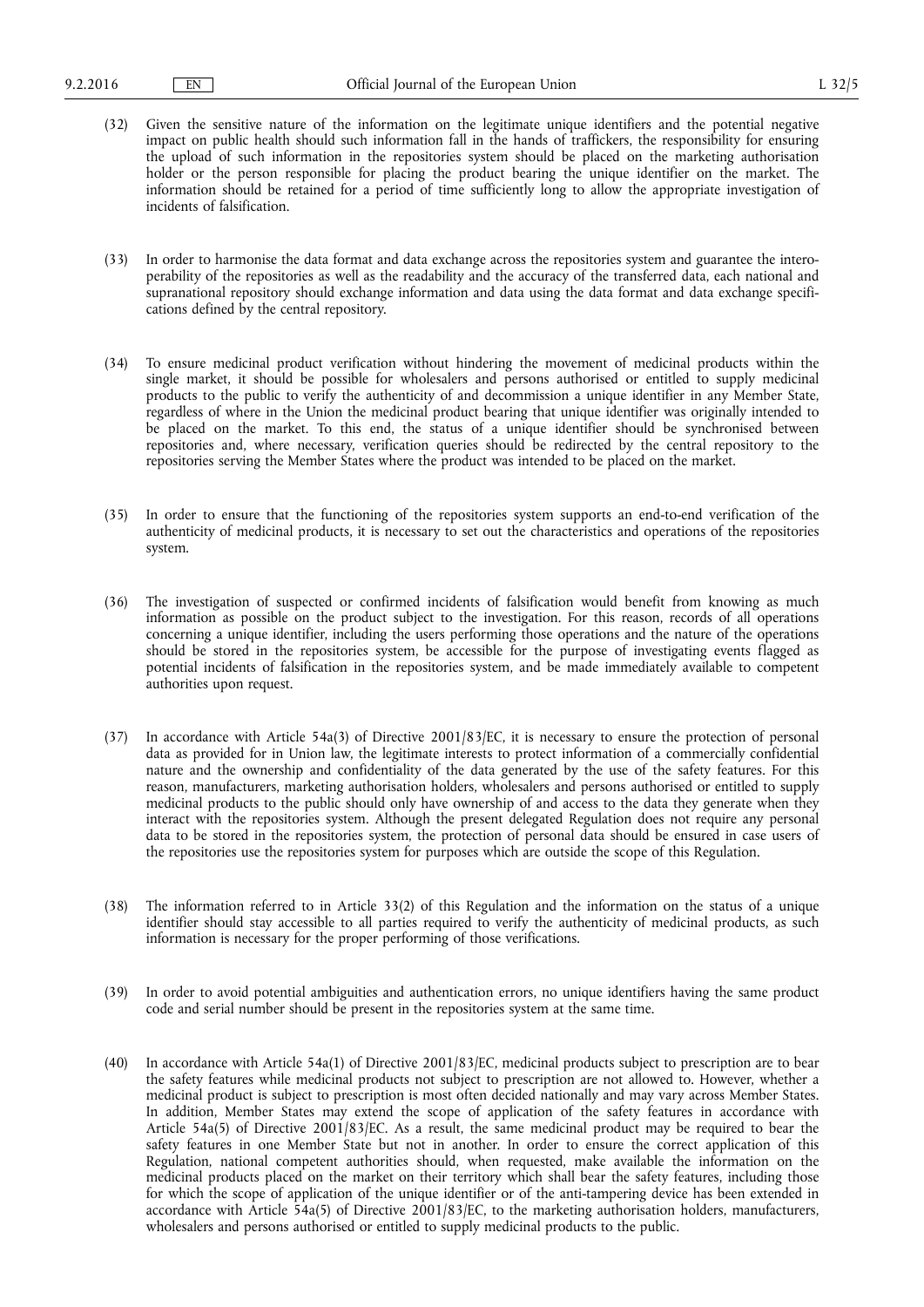- (41) Since a repository may use servers physically located in different Member States, or may be physically located in a Member State which is not the Member State it serves, national competent authorities should be allowed to perform or observe inspections in other Member States, subject to certain conditions.
- (42) The lists containing the medicinal products or product categories which, in the case of prescription medicinal products shall not bear the safety features, and in the case of non-prescription medicinal products shall bear the safety features, should be established considering the risk of and the risk arising from falsification of the medicinal products or product categories, in accordance with Article 54a(2)(b) of Directive 2001/83/EC, as amended. Those risks should be assessed on the basis of the criteria referred to in the said Article.
- (43) In order to avoid disruptions in the supply of medicinal products, transitional measures for medicinal products which have been released for sale or distribution without the safety features before the date of application of this Regulation in the Member State or Member States where the product is placed on the market are necessary.
- (44) At the time of entry into force of Directive 2011/62/EU of the European Parliament and of the Council, Belgium, Greece and Italy already had systems in place for the verification of the authenticity of medicinal products and for the identification of individual packs. Directive 2011/62/EU granted such Member States an additional transitional period for adapting to the harmonised Union system for safety features introduced by that Directive for the same purposes, by allowing them to defer their application of the Directive as regards that system. In order to ensure consistency between the national transposition measures adopted pursuant to the Directive, on the one hand, and the rules of this Regulation, on the other hand, those Member States should be allowed the same additional transitional period for the application of the rules of this Regulation regarding that system.
- (45) In the interest of legal certainty and legal clarity with regard to the applicable rules in those Member States which benefit from an additional transitional period in accordance with this Regulation, each of those Member States should be required to notify the Commission of the date from which the provisions of this Regulation subject to the additional transitional period apply in its territory in order for the Commission to publish the date of application in that Member State in the *Official Journal of the European Union* sufficiently in advance,

HAS ADOPTED THIS REGULATION:

### CHAPTER I

### **SUBJECT MATTER AND DEFINITIONS**

## *Article 1*

### **Subject matter**

This Regulation lays down:

- (a) the characteristics and technical specifications of the unique identifier that enables the authenticity of medicinal products to be verified and individual packs to be identified;
- (b) the modalities for the verification of the safety features;
- (c) the provisions on the establishment, management and accessibility of the repositories system where the information on the safety features shall be contained;
- (d) the list of medicinal products and product categories subject to prescription which shall not bear the safety features;
- (e) the list of medicinal products and product categories not subject to prescription which shall bear the safety features;
- (f) the procedures for the notification to the Commission by national competent authorities of non-prescription medicinal products judged at risk of falsification and prescription medicinal products not deemed at risk of falsification in accordance with the criteria set out in Article 54a(2)(b) of Directive 2001/83/EC;
- (g) the procedures for a rapid evaluation of and decision on the notifications referred to in point (f) of this Article.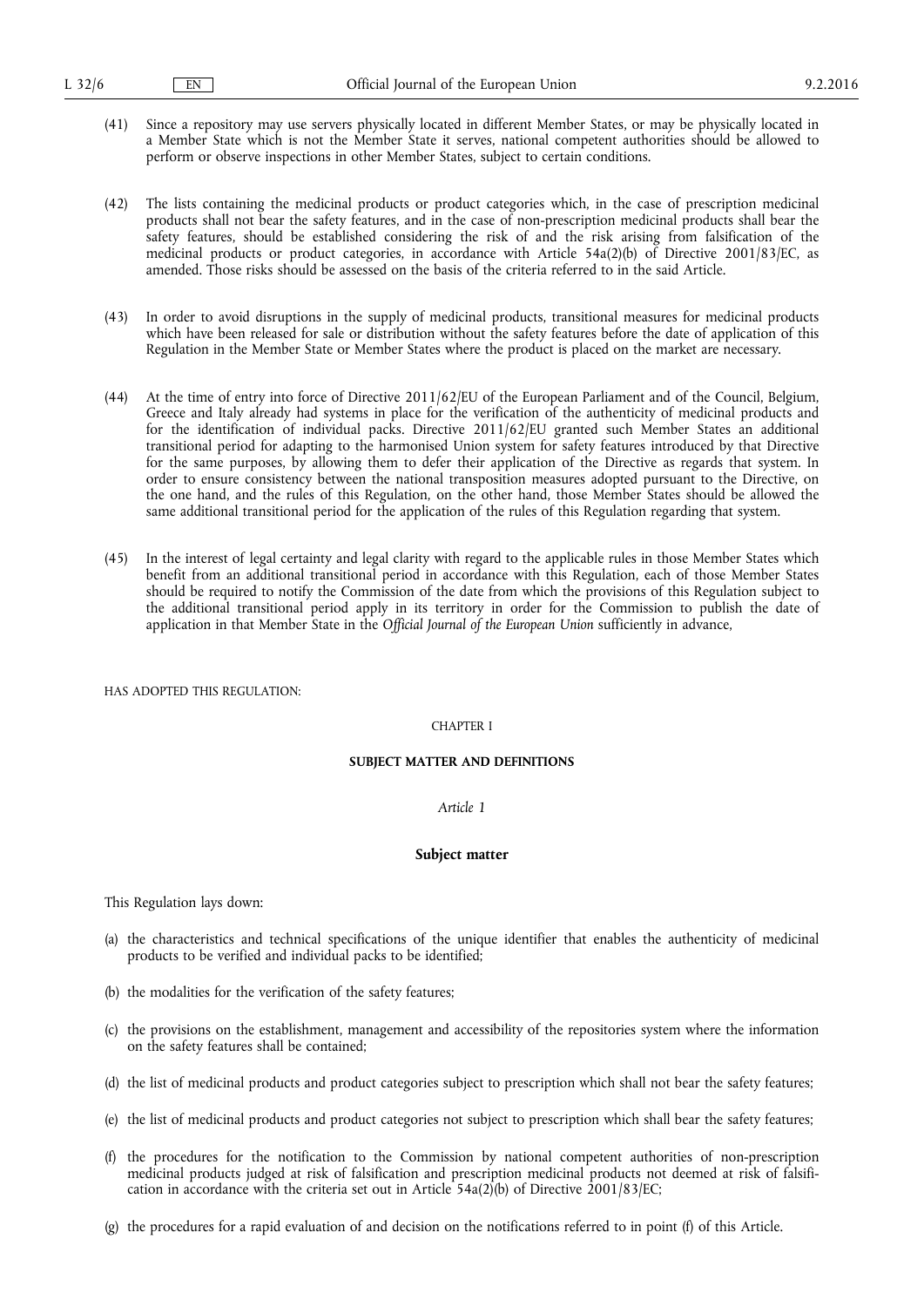### **Scope**

- 1. This Regulation applies to:
- (a) medicinal products subject to prescription which shall bear safety features on their packaging pursuant to Article 54a(1) of Directive 2001/83/EC, unless included in the list set out in Annex I to this Regulation;
- (b) medicinal products not subject to prescription included in the list set out in Annex II to this Regulation;
- (c) medicinal products to which Member States have extended the scope of application of the unique identifier or of the anti-tampering device in accordance with Article 54a(5) of Directive 2001/83/EC.

2. For the purposes of this Regulation, where reference is made to the packaging in a provision of this Regulation, the provision shall apply to outer packaging or to the immediate packaging if the medicinal product has no outer packaging.

### *Article 3*

### **Definitions**

- 1. For the purposes of this Regulation, the definitions in Article 1 of Directive 2001/83/EC shall apply.
- 2. The following definitions shall apply:
- (a) 'unique identifier' means the safety feature enabling the verification of the authenticity and the identification of an individual pack of a medicinal product;
- (b) 'anti-tampering device' means the safety feature allowing the verification of whether the packaging of a medicinal product has been tampered with;
- (c) 'decommissioning of a unique identifier' means the operation changing the active status of a unique identifier stored in the repositories system referred to in Article 31 of this Regulation to a status impeding any further successful verification of the authenticity of that unique identifier;
- (d) 'active unique identifier' means a unique identifier which has not been decommissioned or which is no longer decommissioned;
- (e) 'active status' means the status of an active unique identifier stored in the repositories system referred to in Article 31;
- (f) 'healthcare institution' means a hospital, in- or outpatient clinic or health centre.

### CHAPTER II

### **TECHNICAL SPECIFICATIONS OF THE UNIQUE IDENTIFIER**

### *Article 4*

#### **Composition of the unique identifier**

The manufacturer shall place on the packaging of a medicinal product a unique identifier which complies with the following technical specifications:

- (a) The unique identifier shall be a sequence of numeric or alphanumeric characters that is unique to a given pack of a medicinal product.
- (b) The unique identifier shall consist of the following data elements:
	- (i) a code allowing the identification of at least the name, the common name, the pharmaceutical form, the strength, the pack size and the pack type of the medicinal product bearing the unique identifier ('product code');
	- (ii) a numeric or alphanumeric sequence of maximum 20 characters, generated by a deterministic or a non-deterministic randomisation algorithm ('serial number');
	- (iii) a national reimbursement number or other national number identifying the medicinal product, if required by the Member State where the product is intended to be placed on the market;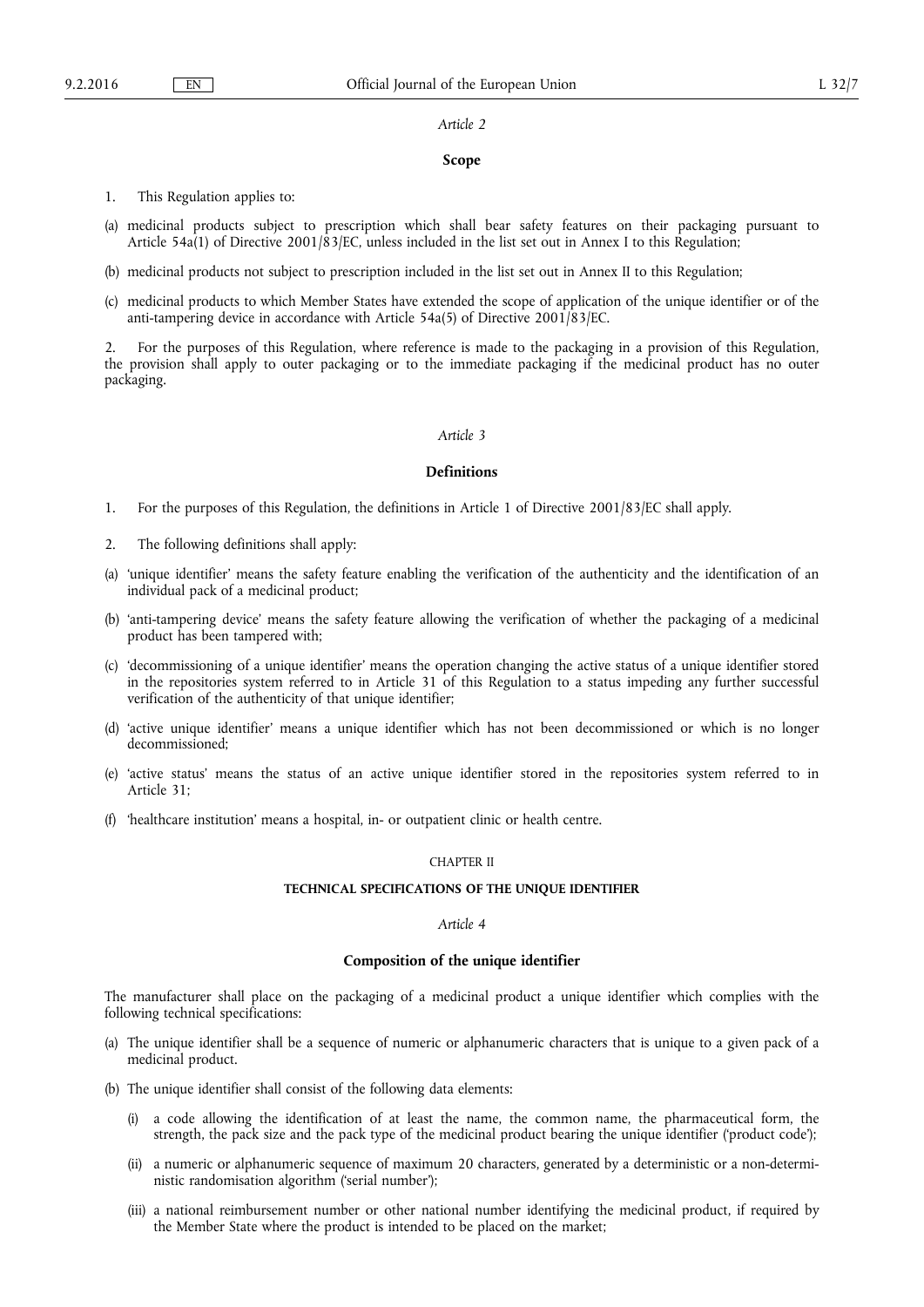(iv) the batch number;

- (v) the expiry date.
- (c) The probability that the serial number can be guessed shall be negligible and in any case lower than one in ten thousand.
- (d) The character sequence resulting from the combination of the product code and the serial number shall be unique to a given pack of a medicinal product until at least one year after the expiry date of the pack or five years after the pack has been released for sale or distribution in accordance with Article 51(3) of Directive 2001/83/EC, whichever is the longer period.
- (e) Where the national reimbursement number or other national number identifying the medicinal product is contained in the product code, it is not required to be repeated within the unique identifier.

#### *Article 5*

#### **Carrier of the unique identifier**

1. Manufacturers shall encode the unique identifier in a two-dimensional barcode.

2. The barcode shall be a machine-readable Data Matrix and have error detection and correction equivalent to or higher than those of the Data Matrix ECC200. Barcodes conforming to the International Organization for Standardisation/International Electrotechnical Commission standard ('ISO/IEC') 16022:2006 shall be presumed to fulfil the requirements set out in this paragraph.

3. Manufacturers shall print the barcode on the packaging on a smooth, uniform, low-reflecting surface.

4. When encoded in a Data Matrix, the structure of the unique identifier shall follow an internationally-recognised, standardised data syntax and semantics ('coding scheme') which allows the identification and accurate decoding of each data element of which the unique identifier is composed, using common scanning equipment. The coding scheme shall include data identifiers or application identifiers or other character sequences identifying the beginning and the end of the sequence of each individual data element of the unique identifier and defining the information contained in those data elements. Unique identifiers having a coding scheme conforming to ISO/IEC 15418:2009 shall be presumed to fulfil the requirements set out in this paragraph.

5. When encoded in a Data Matrix as data element of a unique identifier, the product code shall follow a coding scheme and begin with characters specific to the coding scheme used. It shall also contain characters or character sequences identifying the product as a medicinal product. The resulting code shall be less than 50 characters and be globally unique. Product codes which conform to the ISO/IEC 15459-3:2014 and ISO/IEC 15459-4:2014 shall be presumed to fulfil the requirements set out in this paragraph.

6. Where necessary, different coding schemes may be used within the same unique identifier provided that the decoding of the unique identifier is not hindered. In that case, the unique identifier shall contain standardised characters permitting the identification of the beginning and the end of the unique identifier as well as the beginning and the end of each coding scheme. Where containing multiple coding schemes, unique identifiers which conform to ISO/IEC 15434:2006 shall be presumed to fulfil the requirements set out in this paragraph.

### *Article 6*

#### **Quality of the printing of the two-dimensional barcode**

1. Manufacturers shall evaluate the quality of the printing of the Data Matrix by assessing at least the following Data Matrix parameters:

- (a) the contrast between the light and dark parts;
- (b) the uniformity of the reflectance of the light and dark parts;
- (c) the axial non-uniformity;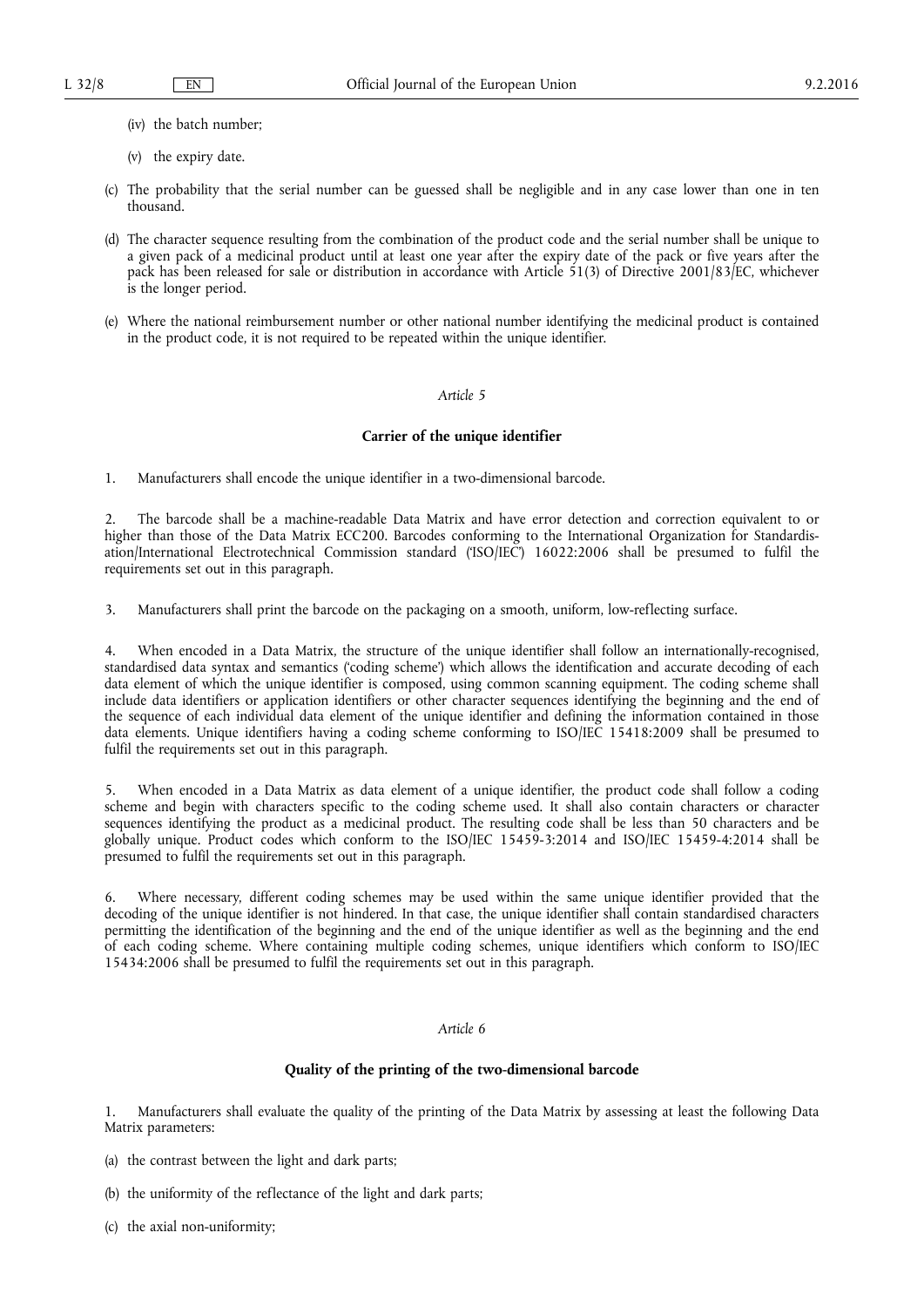(d) the grid non-uniformity;

- (e) the unused error correction;
- (f) the fixed pattern damage;

(g) the capacity of the reference decode algorithm to decode the Data Matrix.

2. Manufacturers shall identify the minimum quality of the printing which ensures the accurate readability of the Data Matrix throughout the supply chain until at least one year after the expiry date of the pack or five years after the pack has been released for sale or distribution in accordance with Article 51(3) of Directive 2001/83/EC, whichever is the longer period.

3. When printing the Data Matrix, manufacturers shall not use a quality of the printing lower than the minimum quality referred to in paragraph 2.

4. A quality of printing rated at least 1,5 in accordance with ISO/IEC 15415:2011 shall be presumed to fulfil the requirements set out in this Article.

### *Article 7*

#### **Human-readable format**

1. Manufacturers shall print the following data elements of the unique identifier on the packaging in human-readable format:

- (a) the product code;
- (b) the serial number;
- (c) the national reimbursement number or other national number identifying the medicinal product, if required by the Member State where the product is intended to be placed on the market and not printed elsewhere on the packaging.

Paragraph 1 shall not apply where the sum of the two longest dimensions of the packaging equals or is less than 10 centimetres.

Where the dimensions of the packaging allow it, the human-readable data elements shall be adjacent to the twodimensional barcode carrying the unique identifier.

### *Article 8*

### **Additional information in the two-dimensional barcode**

Manufacturers may include information other than the unique identifier in the two-dimensional barcode carrying the unique identifier, where permitted by the competent authority in accordance with Title V of Directive 2001/83/EC.

#### *Article 9*

#### **Barcodes on the packaging**

Medicinal products having to bear the safety features pursuant to Article 54a of Directive 2001/83/EC shall not bear on their packaging, for the purpose of their identification and verification of their authenticity, any other visible twodimensional barcode than the two-dimensional barcode carrying the unique identifier.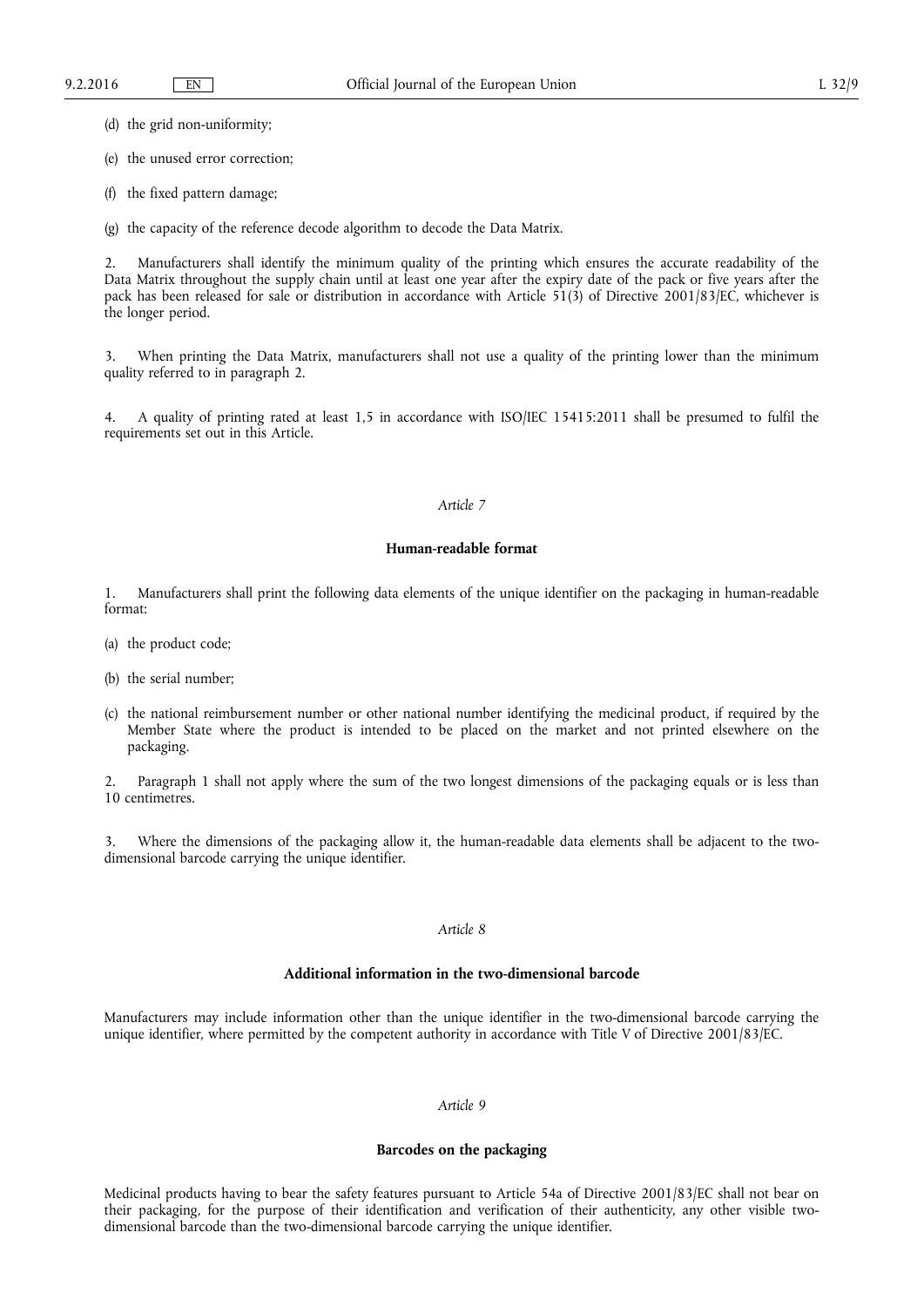### CHAPTER III

#### **GENERAL PROVISIONS ON THE VERIFICATION OF THE SAFETY FEATURES**

### *Article 10*

### **Verification of the safety features**

When verifying the safety features, manufacturers, wholesalers and persons authorised or entitled to supply medicinal products to the public shall verify the following:

(a) the authenticity of the unique identifier;

(b) the integrity of the anti-tampering device.

### *Article 11*

#### **Verification of the authenticity of the unique identifier**

When verifying the authenticity of a unique identifier, manufacturers, wholesalers and persons authorised or entitled to supply medicinal products to the public shall check the unique identifier against the unique identifiers stored in the repositories system referred to in Article 31. A unique identifier shall be considered authentic when the repositories system contains an active unique identifier with the product code and serial number that are identical to those of the unique identifier being verified.

### *Article 12*

#### **Unique identifiers which have been decommissioned**

A medicinal product bearing a unique identifier which has been decommissioned shall not be further distributed or supplied to the public except in any of the following situations:

- (a) the unique identifier was decommissioned in accordance with Article 22(a) and the medicinal product is distributed for the purpose of exporting it outside the Union;
- (b) the unique identifier was decommissioned earlier than the time of supplying the medicinal product to the public, pursuant to Articles 23, 26, 28 or 41;
- (c) the unique identifier was decommissioned in accordance with Article 22(b) or (c) or Article 40, and the medicinal product is provided to the person responsible for its disposal;
- (d) the unique identifier was decommissioned in accordance with Article 22(d) and the medicinal product is provided to the national competent authorities.

### *Article 13*

### **Reversing the status of a decommissioned unique identifier**

1. Manufacturers, wholesalers and persons authorised or entitled to supply medicinal products to the public may only revert the status of a decommissioned unique identifier to an active status if the following conditions are fulfilled:

- (a) the person performing the reverting operation is covered by the same authorisation or entitlement and operates in the same premises as the person that decommissioned the unique identifier;
- (b) the reverting of the status takes place not more than 10 days after the unique identifier was decommissioned;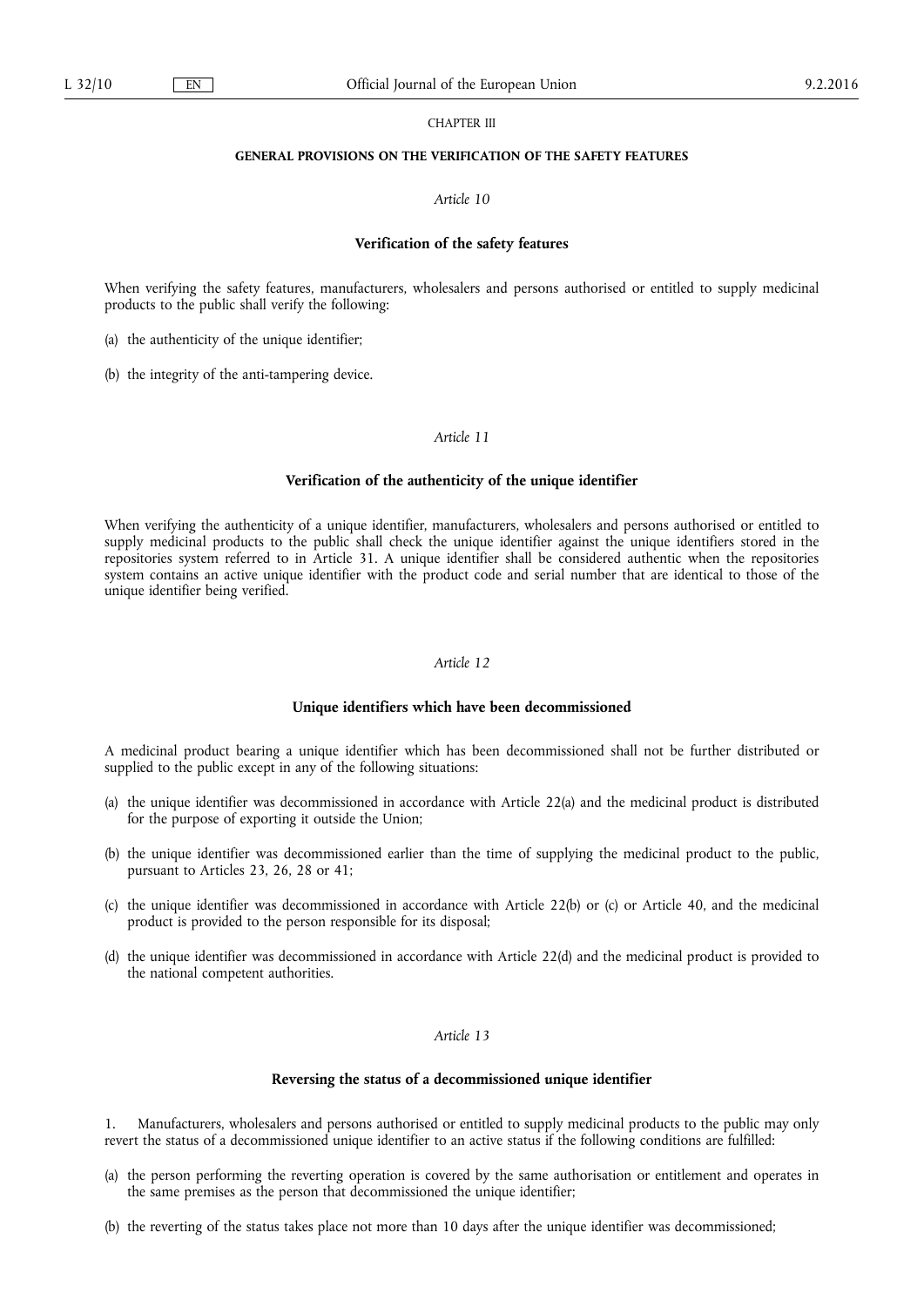- (c) the pack of medicinal product has not expired;
- (d) the pack of medicinal product has not been registered in the repositories system as recalled, withdrawn, intended for destruction or stolen and the person performing the reverting operation does not have knowledge that the pack is stolen;
- (e) the medicinal product has not been supplied to the public.

2. Medicinal products bearing a unique identifier which cannot be reverted to an active status because the conditions set out in paragraph 1 are not fulfilled shall not be returned to saleable stock.

### CHAPTER IV

### **MODALITIES OF VERIFICATION OF THE SAFETY FEATURES AND DECOMMISSIONING OF THE UNIQUE IDENTIFIER BY MANUFACTURERS**

### *Article 14*

### **Verification of the two-dimensional barcode**

The manufacturer placing the safety features shall verify that the two-dimensional barcode carrying the unique identifier complies with Articles 5 and 6, is readable and contains the correct information.

#### *Article 15*

### **Record keeping**

The manufacturer placing the safety features shall keep records of every operation he performs with or on the unique identifier on a pack of medicinal product for at least one year after the expiry date of the pack or five years after the pack has been released for sale or distribution in accordance with Article 51(3) of Directive 2001/83/EC, whichever is the longer period, and shall provide those records to competent authorities on request.

### *Article 16*

#### **Verifications to be performed before removing or replacing the safety features**

1. Before removing or covering, either fully or partially, the safety features in accordance with Article 47a of Directive 2001/83/EC, the manufacturer shall verify the following:

- (a) the integrity of the anti-tampering device;
- (b) the authenticity of the unique identifier and decommission it if replaced.

2. Manufacturers holding both a manufacturing authorisation according to Article 40 of Directive 2001/83/EC and an authorisation to manufacture or import investigational medicinal products to the Union as referred to in Article 61 of Regulation (EU) No 536/2014 of the European Parliament and of the Council ( 1 ) shall verify the safety features and decommission the unique identifier on a pack of medicinal product before repackaging or re-labelling it for the purpose of using it as authorised investigational medicinal product or authorised auxiliary medicinal product.

<sup>(</sup> 1 ) Regulation (EU) No 536/2014 of the European Parliament and of the Council of 16 April 2014 on clinical trials on medicinal products for human use, and repealing Directive 2001/20/EC (OJ L 158, 27.5.2014, p. 1).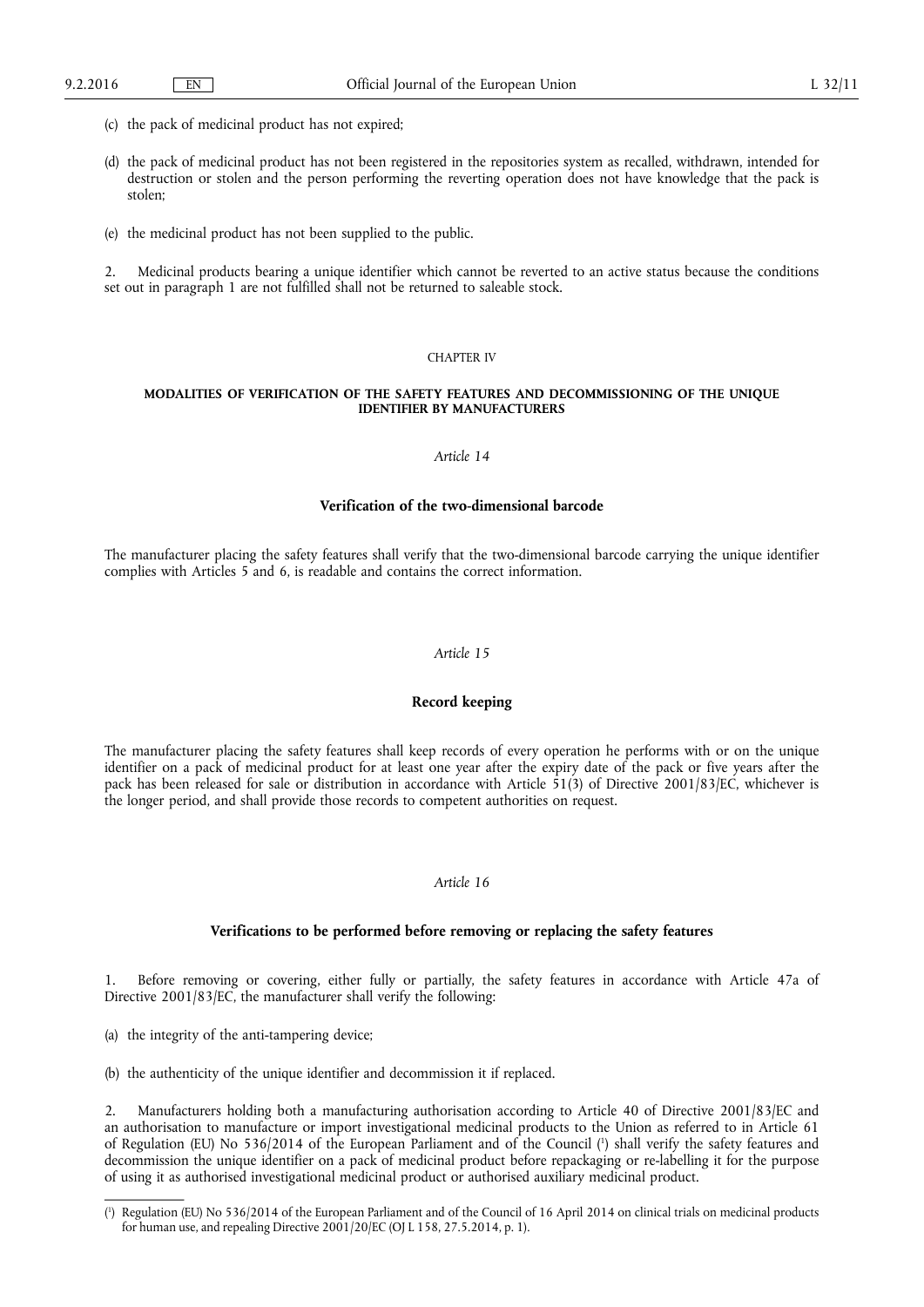### **Equivalent unique identifier**

When placing an equivalent unique identifier for the purposes of complying with Article 47a(1)(b) of Directive 2001/83/EC, the manufacturer shall verify that the structure and composition of the unique identifier placed on the packaging complies, with regard to the product code and the national reimbursement number or other national number identifying the medicinal product, with the requirements of the Member State where the medicinal product is intended to be placed on the market, so that that unique identifier can be verified for authenticity and decommissioned.

### *Article 18*

#### **Actions to be taken by manufacturers in case of tampering or suspected falsification**

Where a manufacturer has reason to believe that the packaging of the medicinal product has been tampered with, or the verification of the safety features shows that the product may not be authentic, the manufacturer shall not release the product for sale or distribution and shall immediately inform the relevant competent authorities.

#### *Article 19*

### **Provisions applicable to a manufacturer distributing his products by wholesale**

Where a manufacturer distributes his products by wholesale, Article 20(a), and Articles 22, 23 and 24 shall apply to him in addition to Articles 14 to 18.

#### CHAPTER V

### **MODALITIES OF VERIFICATION OF THE SAFETY FEATURES AND DECOMMISSIONING OF THE UNIQUE IDENTIFIER BY WHOLESALERS**

### *Article 20*

# **Verification of the authenticity of the unique identifier by wholesalers**

A wholesaler shall verify the authenticity of the unique identifier of at least the following medicinal products in his physical possession:

- (a) medicinal products returned to him by persons authorised or entitled to supply medicinal products to the public or by another wholesaler;
- (b) medicinal products he receives from a wholesaler who is neither the manufacturer nor the wholesaler holding the marketing authorisation nor a wholesaler who is designated by the marketing authorisation holder, by means of a written contract, to store and distribute the products covered by his marketing authorisation on his behalf.

### *Article 21*

#### **Derogations from Article 20(b)**

Verification of the authenticity of the unique identifier of a medicinal product is not required under Article 20(b) in any of the following situations:

- (a) that medicinal product changes ownership but remains in the physical possession of the same wholesaler;
- (b) that medicinal product is distributed within the territory of a Member State between two warehouses belonging to the same wholesaler or the same legal entity, and no sale takes place.

### *Article 22*

#### **Decommissioning of unique identifiers by wholesalers**

A wholesaler shall verify the authenticity of and decommission the unique identifier of the following medicinal products:

- (a) products which he intends to distribute outside of the Union;
- (b) products which have been returned to him by persons authorised or entitled to supply medicinal products to the public or another wholesaler and cannot be returned to saleable stock;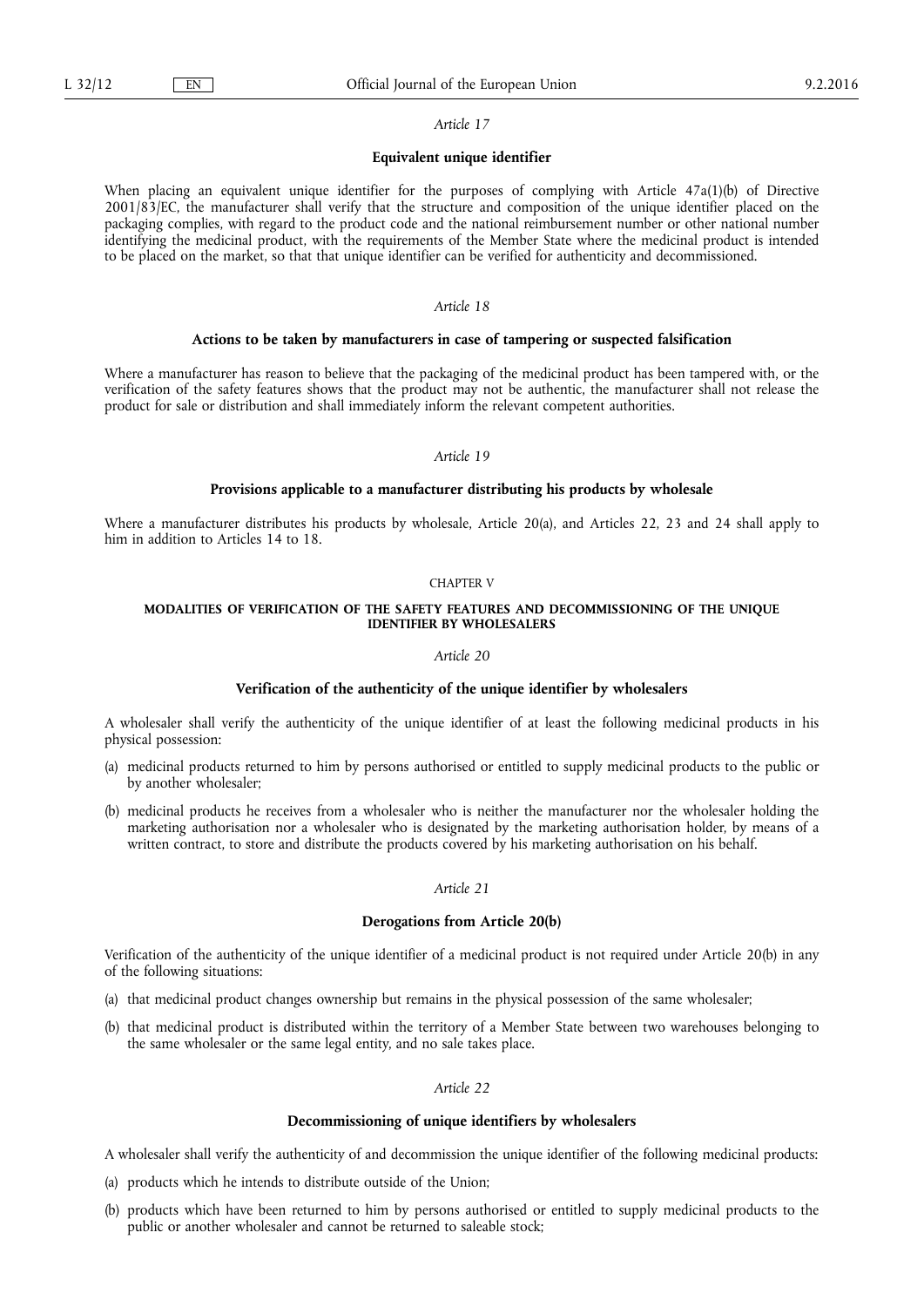- (c) products which are intended for destruction;
- (d) products which, while in his physical possession, are requested as a sample by competent authorities;
- (e) products which he intends to distribute to the persons or institutions referred to in Article 23, where required by national legislation in accordance with the same Article.

#### **Provisions to accommodate specific characteristics of Member States' supply chains**

Member States may require, where necessary to accommodate the particular characteristics of the supply chain on their territory, that a wholesaler verifies the safety features and decommissions the unique identifier of a medicinal product before he supplies that medicinal product to any of the following persons or institutions:

- (a) persons authorised or entitled to supply medicinal products to the public who do not operate within a healthcare institution or within a pharmacy;
- (b) veterinarians and retailers of veterinary medicinal products;
- (c) dental practitioners;
- (d) optometrists and opticians;
- (e) paramedics and emergency medical practitioners;
- (f) armed forces, police and other governmental institutions maintaining stocks of medicinal products for the purposes of civil protection and disaster control;
- (g) universities and other higher education establishments using medicinal products for the purposes of research and education, with the exceptions of healthcare institutions;
- (h) prisons;
- (i) schools;
- (j) hospices;
- (k) nursing homes.

#### *Article 24*

#### **Actions to be taken by wholesalers in case of tampering or suspected falsification**

A wholesaler shall not supply or export a medicinal product where he has reason to believe that its packaging has been tampered with, or where the verification of the safety features of the medicinal product indicates that the product may not be authentic. He shall immediately inform the relevant competent authorities.

### CHAPTER VI

#### **MODALITIES OF VERIFICATION OF THE SAFETY FEATURES AND DECOMMISSIONING OF THE UNIQUE IDENTIFIER BY PERSONS AUTHORISED OR ENTITLED TO SUPPLY MEDICINAL PRODUCTS TO THE PUBLIC**

#### *Article 25*

### **Obligations of persons authorised or entitled to supply medicinal products to the public**

1. Persons authorised or entitled to supply medicinal products to the public shall verify the safety features and decommission the unique identifier of any medicinal product bearing the safety features they supply to the public at the time of supplying it to the public.

2. Notwithstanding paragraph 1, persons authorised or entitled to supply medicinal products to the public operating within a healthcare institution may carry out that verification and decommissioning at any time the medicinal product is in the physical possession of the healthcare institution, provided that no sale of the medicinal product takes place between the delivery of the product to the healthcare institution and the supplying of it to the public.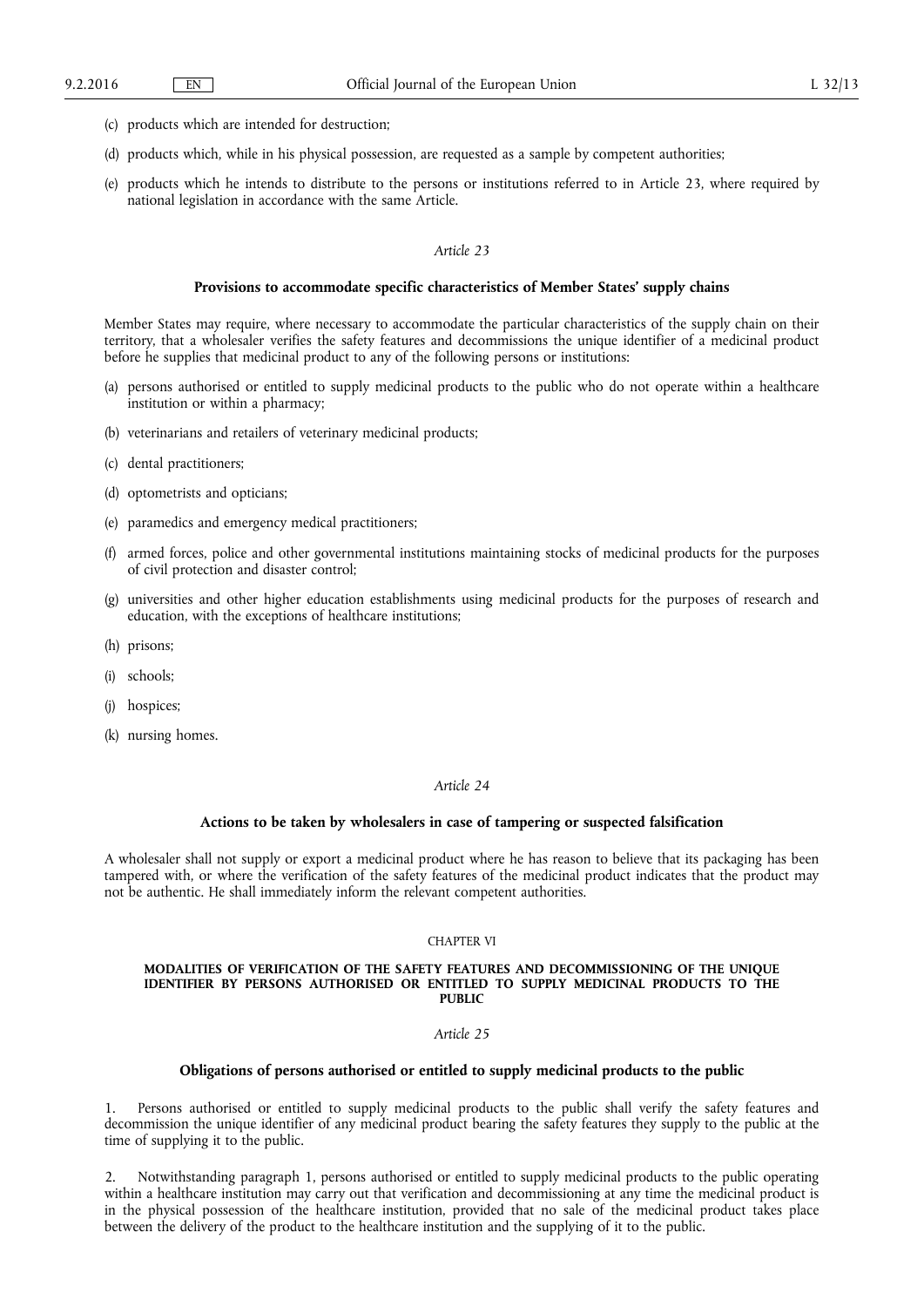3. In order to verify the authenticity of the unique identifier of a medicinal product and decommission that unique identifier, persons authorised or entitled to supply medicinal products to the public shall connect to the repositories system referred to in Article 31 through the national or supranational repository serving the territory of the Member State in which they are authorised or entitled.

They shall also verify the safety features and decommission the unique identifier of the following medicinal products bearing the safety features:

- (a) medicinal products in their physical possession that cannot be returned to wholesalers or manufacturers;
- (b) medicinal products that, while in their physical possession, are requested as samples by competent authorities, in accordance with national legislation;
- (c) medicinal products which they supply for subsequent use as authorised investigational medicinal products or authorised auxiliary medicinal products as defined in Articles 2(2)(9) and (10) of Regulation (EU) No 536/2014.

#### *Article 26*

#### **Derogations from Article 25**

1. Persons authorised or entitled to supply medicinal products to the public are exempted from the obligation to verify the safety features and decommission the unique identifier of medicinal products provided to them as free samples in accordance with Article 96 of Directive 2001/83/EC.

2. Persons authorised or entitled to supply medicinal products to the public who do not operate within a healthcare institution or within a pharmacy are exempted from the obligation to verify the safety features and decommission the unique identifier of medicinal products where that obligation has been placed on wholesalers by national legislation in accordance with Article 23.

3. Notwithstanding Article 25, Member States may decide, where necessary to accommodate the particular characteristics of the supply chain on their territory, to exempt a person authorised or entitled to supply medicinal products to the public operating within a healthcare institution from the obligations of verification and decommissioning of the unique identifier, provided that the following conditions are met:

- (a) the person authorised or entitled to supply medicinal products to the public obtains the medicinal product bearing the unique identifier through a wholesaler belonging to the same legal entity as the healthcare institution;
- (b) the verification and decommissioning of the unique identifier is performed by the wholesaler that supplies the product to the healthcare institution;
- (c) no sale of the medicinal product takes place between the wholesaler supplying the product and that healthcare institution;
- (d) the medicinal product is supplied to the public within that healthcare institution.

### *Article 27*

### **Obligations when applying the derogations**

Where the verification of the authenticity and decommissioning of the unique identifier is carried out earlier than referred to in Article 25(1), pursuant to Articles 23 or 26, the integrity of the anti-tampering device shall be verified at the time the medicinal product is supplied to the public.

#### *Article 28*

#### **Obligations when supplying only part of a pack**

Notwithstanding Article 25(1), where persons authorised or entitled to supply medicinal products to the public supply only part of a pack of a medicinal product the unique identifier of which is not decommissioned, they shall verify the safety features and decommission that unique identifier when the pack is opened for the first time.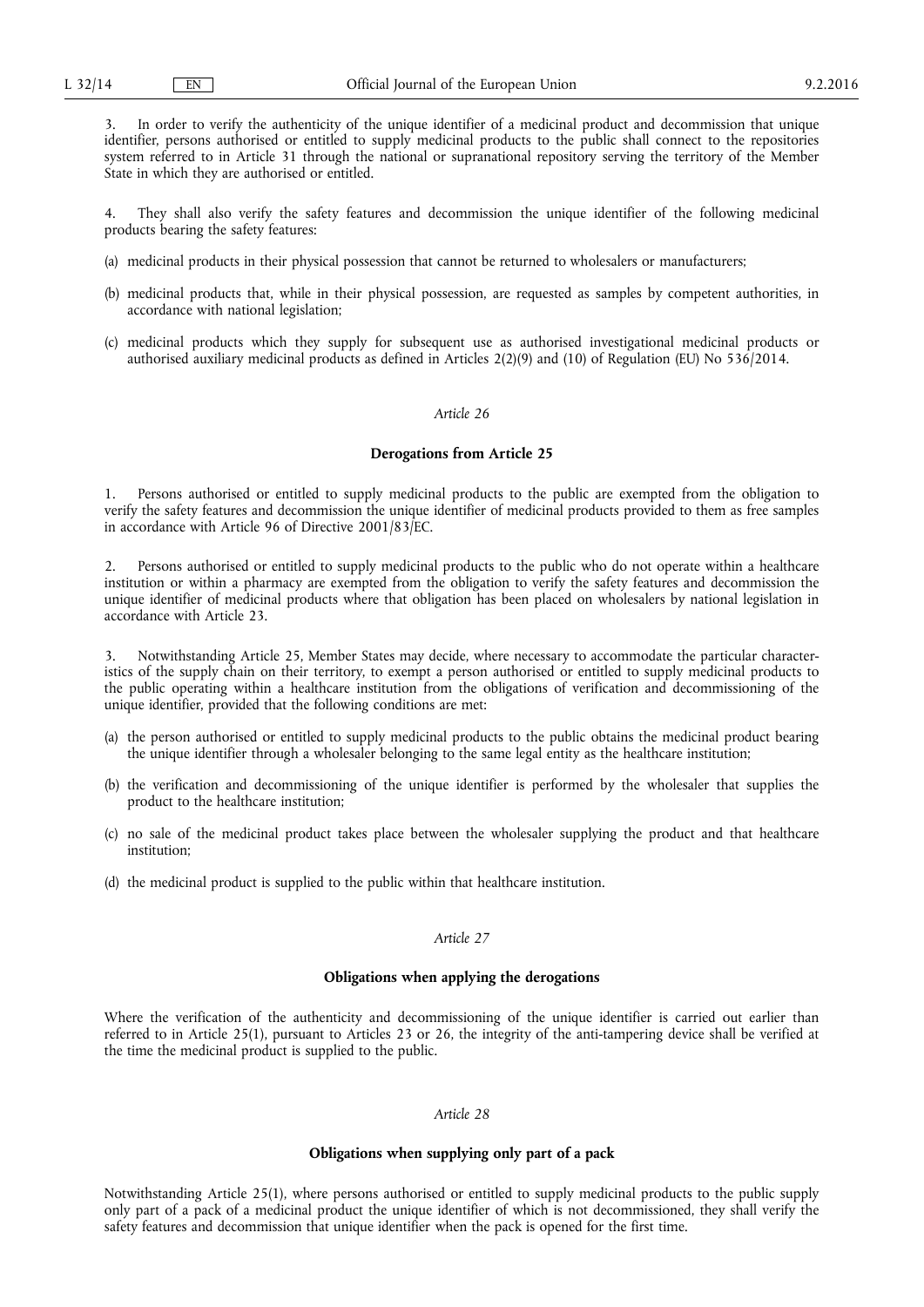### **Obligations in case of inability to verify the authenticity and decommission the unique identifier**

Notwithstanding Article 25(1), where technical problems prevent persons authorised or entitled to supply medicinal products to the public from verifying the authenticity of and decommissioning a unique identifier at the time the medicinal product bearing that unique identifier is supplied to the public, those persons authorised or entitled to supply medicinal products to the public shall record the unique identifier and, as soon as the technical problems are solved, verify the authenticity of and decommission the unique identifier.

### *Article 30*

### **Actions to be taken by persons authorised or entitled to supply medicinal products to the public in case of suspected falsification**

Where persons authorised or entitled to supply medicinal products to the public have reason to believe that the packaging of the medicinal product has been tampered with, or the verification of the safety features of the medicinal product indicates that the product may not be authentic, those persons authorised or entitled to supply medicinal products to the public shall not supply the product and shall immediately inform the relevant competent authorities.

### CHAPTER VII

### **ESTABLISHMENT, MANAGEMENT AND ACCESSIBILITY OF THE REPOSITORIES SYSTEM**

### *Article 31*

### **Establishment of the repositories system**

1. The repositories system where the information on the safety features shall be contained, pursuant to Article 54a(2)(e) of Directive 2001/83/EC, shall be set up and managed by a non-profit legal entity or non-profit legal entities established in the Union by manufacturers and marketing authorisation holders of medicinal products bearing the safety features.

2. In setting up the repositories system, the legal entity or entities referred to in paragraph 1 shall consult at least wholesalers, persons authorised or entitled to supply medicinal products to the public and relevant national competent authorities.

3. Wholesalers and persons authorised or entitled to supply medicinal products to the public are entitled to participate in the legal entity or entities referred to in paragraph 1, on a voluntary basis, at no cost.

4. The legal entity or entities referred to on paragraph 1 shall not require manufacturers, marketing authorisation holders, wholesalers or persons authorised or entitled to supply medicinal products to the public to be members of a specific organisation or organisations in order to use the repository system.

The costs of the repositories system shall be borne by the manufacturers of medicinal products bearing the safety features, in accordance with Article 54a(2)(e) of Directive 2001/83/EC.

### *Article 32*

### **Structure of the repositories system**

- 1. The repositories system shall be composed of the following electronic repositories:
- (a) a central information and data router ('hub');
- (b) repositories which serve the territory of one Member State ('national repositories') or the territory of multiple Member States ('supranational repositories'). Those repositories shall be connected to the hub.

2. The number of national and supranational repositories shall be sufficient to ensure that the territory of every Member State is served by one national or supranational repository.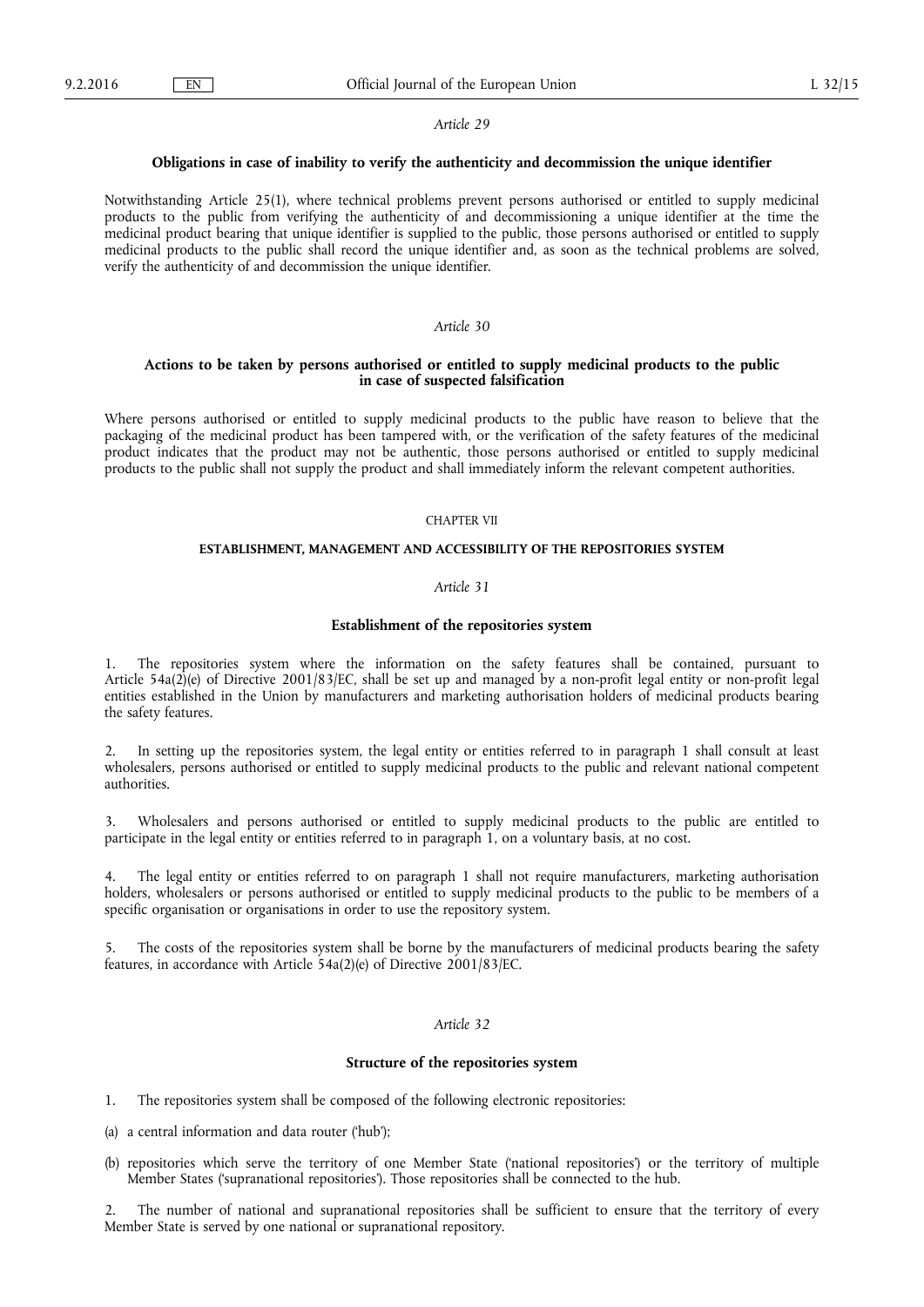3. The repositories system shall comprise the necessary information technology infrastructure, hardware and software to enable the execution of the following tasks:

- (a) upload, collate, process, modify and store the information on the safety features that enables the verification of the authenticity and identification of medicinal products;
- (b) identify an individual pack of a medicinal product bearing the safety features and verify the authenticity of the unique identifier on that pack and decommission it at any point of the legal supply chain.

4. The repositories system shall include the application programming interfaces allowing wholesalers or persons authorised or entitled to supply medicinal products to the public to query the repositories system by means of software, for the purposes of verifying the authenticity of the unique identifiers and of decommissioning them in the repositories system. The application programming interfaces shall also allow national competent authorities to access the repositories system by means of software, in accordance with Article 39.

The repositories system shall also include graphical user interfaces providing direct access to the repositories system in accordance with Article 35(1)(i).

The repositories system shall not include the physical scanning equipment used for reading the unique identifier.

### *Article 33*

### **Uploading of information in the repositories system**

The marketing authorisation holder or, in case of parallel imported or parallel distributed medicinal products bearing an equivalent unique identifier for the purposes of complying with Article 47a of Directive 2001/83/EC, the person responsible for placing those medicinal products on the market, shall ensure that the information referred to in paragraph 2 is uploaded to the repositories system before the medicinal product is released for sale or distribution by the manufacturer, and that it is kept up to date thereafter.

The information shall be stored in all national or supranational repositories serving the territory of the Member State or Member States where the medicinal product bearing the unique identifier is intended to be placed on the market. The information referred to in paragraphs 2(a) to (d) of this Article, with the exception of the serial number, shall also be stored in the hub.

2. For a medicinal product bearing a unique identifier, at least the following information shall be uploaded to the repositories system:

- (a) the data elements of the unique identifier in accordance with Article 4(b);
- (b) the coding scheme of the product code;
- (c) the name and the common name of the medicinal product, the pharmaceutical form, the strength, the pack type and the pack size of the medicinal product, in accordance with the terminology referred to in Article  $25(1)(b)$  and (e) to (g) of the Commission Implementing Regulation (EU) No 520/2012 ( 1 );
- (d) the Member State or Member States where the medicinal product is intended to be placed on the market;
- (e) where applicable, the code identifying the entry corresponding to the medicinal product bearing the unique identifier in the database referred to in Article 57(1)(l) of Regulation (EC) No 726/2004 of the European Parliament and the Council ( 2 );
- (f) the name and address of the manufacturer placing the safety features;

<sup>(</sup> 1 ) Commission Implementing Regulation (EU) No 520/2012 of 19 June 2012 on the performance of pharmacovigilance activities provided for in Regulation (EC) No 726/2004 of the European Parliament and of the Council and Directive 2001/83/EC of the European Parliament and of the Council (OJ L 159, 20.6.2012, p. 5).

<sup>(</sup> 2 ) Regulation (EC) No 726/2004 of the European Parliament and of the Council of 31 March 2004 laying down Community procedures for the authorisation and supervision of medicinal products for human and veterinary use and establishing a European Medicines Agency (OJ L 136, 30.4.2004, p. 1).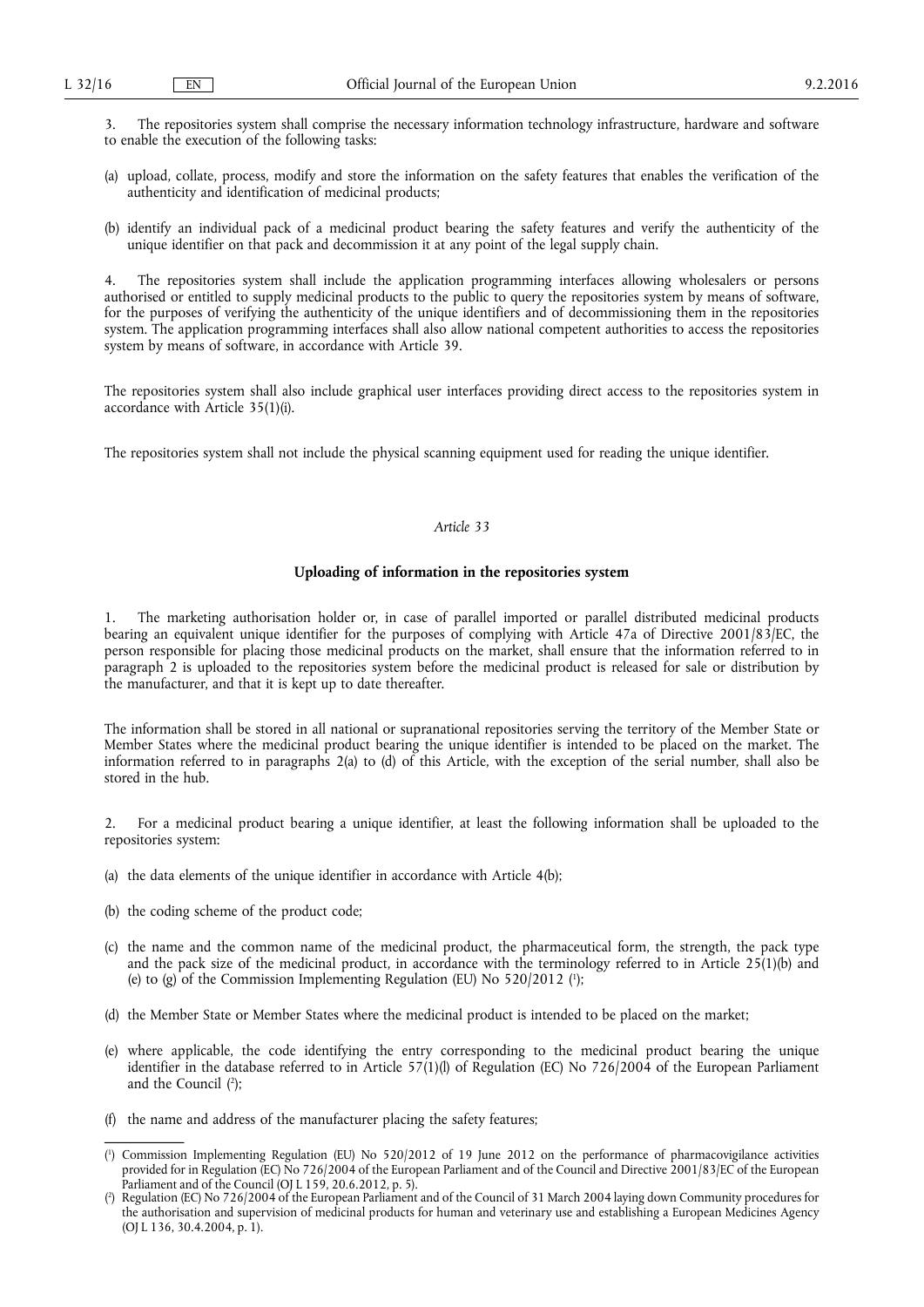- (g) the name and address of the marketing authorisation holder;
- (h) a list of wholesalers who are designated by the marketing authorisation holder, by means of a written contract, to store and distribute the products covered by his marketing authorisation on his behalf.

3. The information referred to in paragraph 2 shall be uploaded to the repositories system either through the hub or through a national or supranational repository.

Where the upload is performed through the hub, the hub shall store a copy of the information referred to in paragraph 2(a) to (d), with the exception of the serial number, and transfer the complete information to all national or supranational repositories serving the territory of the Member State or Member States where the medicinal product bearing the unique identifier is intended to be placed on the market.

Where the upload is performed through a national or supranational repository, that repository shall immediately transfer to the hub a copy of the information referred to in paragraph  $2(a)$  to (d), with the exception of the serial number, using the data format and data exchange specifications defined by the hub.

4. The information referred to in paragraph 2 shall be stored in the repositories where it was originally uploaded for at least one year after the expiry date of the medicinal product or five years after the product has been released for sale or distribution in accordance with Article 51(3) of Directive 2001/83/EC, whichever is the longer period.

### *Article 34*

#### **Functioning of the hub**

1. Each national or supranational repository composing the repositories system shall exchange data with the hub using the data format and data exchange modalities defined by the hub.

When the authenticity of the unique identifier cannot be verified because a national or supranational repository does not contain a unique identifier with the product code and serial number that are identical to those of the unique identifier being verified, the national or supranational repository shall transfer the query to the hub in order to verify whether that unique identifier is stored elsewhere in the repositories system.

When the hub receives the query, the hub shall identify, on the basis of the information contained therein, all national or supranational repositories serving the territory of the Member State or Member States where the medicinal product bearing the unique identifier was intended to be placed on the market, and shall transfer the query to those repositories.

The hub shall subsequently transfer the reply of those repositories to the repository which initiated the query.

3. Where notified by a national or supranational repository of the change of status of a unique identifier, the hub shall ensure the synchronisation of that status between those national or supranational repositories serving the territory of the Member State or Member States where the medicinal product bearing the unique identifier was intended to be placed on the market.

4. When it receives the information referred to in Article 35(4), the hub shall ensure the electronic linking of the batch numbers before and after the repackaging or re-labelling operations with the set of unique identifiers decommissioned and with the set of equivalent unique identifiers placed.

### *Article 35*

### **Characteristics of the repositories system**

- 1. Each repository in the repositories system shall satisfy all of the following conditions:
- (a) it shall be physically located in the Union;
- (b) it shall be set up and managed by a non-profit legal entity established in the Union by manufacturers and marketing authorisation holders of medicinal products bearing the safety features and, where they have chosen to participate, wholesalers and persons authorised or entitled to supply medicinal products to the public;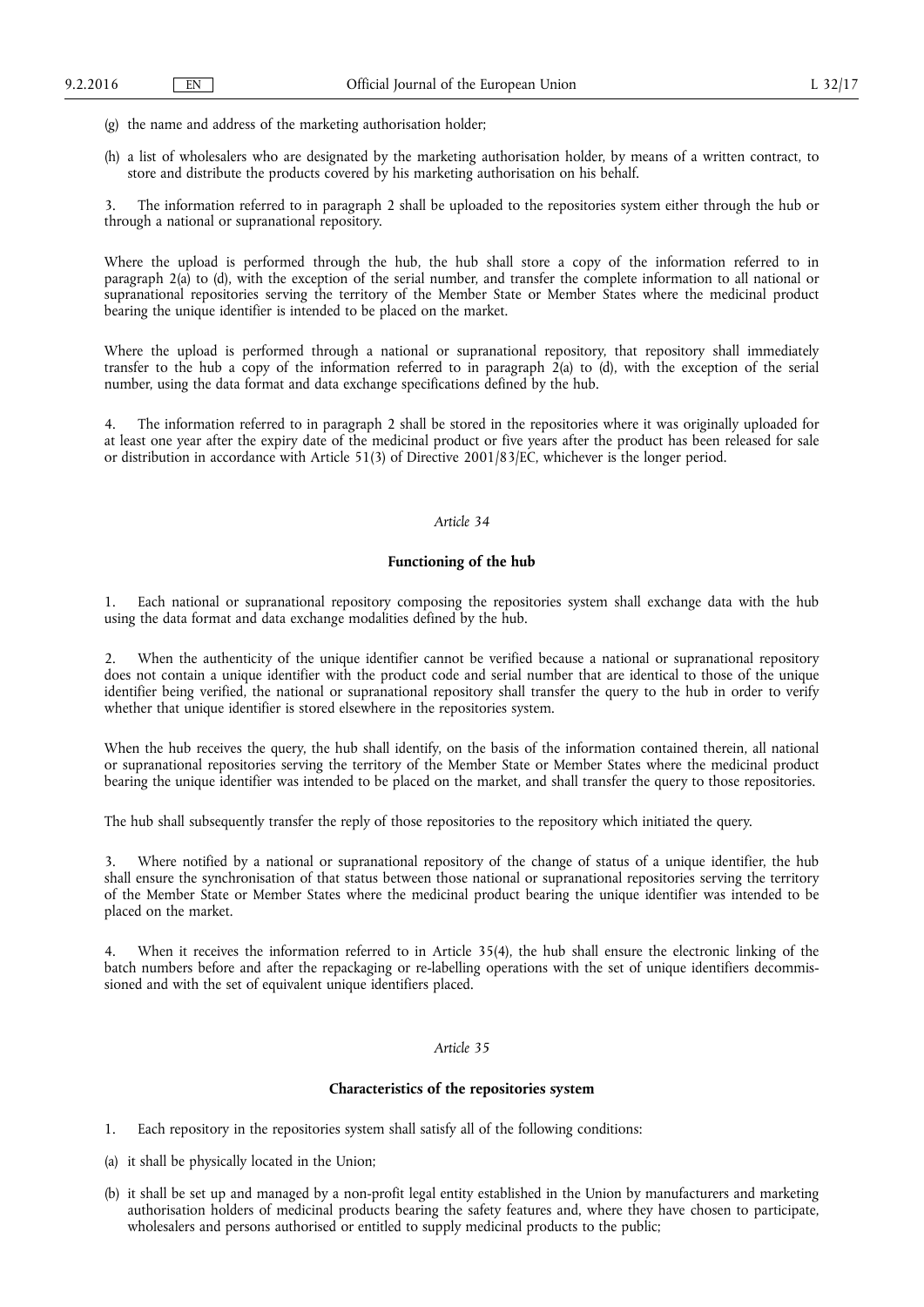- (c) it shall be fully interoperable with the other repositories composing the repositories system; for the purposes of this Chapter, interoperability means the full functional integration of, and electronic data exchange between repositories regardless of the service provider used;
- (d) it shall allow the reliable electronic identification and authentication of individual packs of medicinal products by manufacturers, wholesalers and persons authorised or entitled to supply medicinal products to the public, in accordance with the requirements of this Regulation;
- (e) it shall have application programming interfaces able to transfer and exchange data with the software used by wholesalers, persons authorised or entitled to supply medicinal products to the public and, where applicable, national competent authorities;
- (f) when wholesalers and persons authorised or entitled to supply medicinal products to the public query the repository for the purposes of verification of authenticity and decommissioning of a unique identifier, the response time of the repository, not considering the speed of the internet connection, shall be lower than 300 milliseconds in at least 95 % of queries. The repository performance shall allow wholesalers and persons authorised or entitled to supply medicinal products to the public to operate without significant delay;
- (g) it shall maintain a complete record ('audit trail') of all operations concerning a unique identifier, of the users performing those operations and the nature of the operations; the audit trail shall be created when the unique identifier is uploaded to the repository and be maintained until at least one year after the expiry date of the medicinal product bearing the unique identifier or five years after the product has been released for sale or distribution in accordance with Article 51(3) of Directive 2001/83/EC, whichever is the longer period;
- (h) in accordance with Article 38, its structure shall be such as to guarantee the protection of personal data and information of a commercially confidential nature and the ownership and confidentiality of the data generated when manufacturers, marketing authorisation holders, wholesalers and persons authorised or entitled to supply medicinal products to the public interact with it;
- (i) it shall include graphical user interfaces providing direct access to it to the following users verified in accordance with Article 37(b):
	- (i) wholesalers and persons authorised or entitled to supply medicinal products to the public, for the purposes of verifying the authenticity of the unique identifier and decommissioning it in case of failure of their own software;
	- (ii) national competent authorities, for the purposes referred to in Article 39;

2. Where the status of a unique identifier on a medicinal product intended to be placed on the market in more than one Member State changes in a national or supranational repository, that repository shall immediately notify the change of status to the hub, except in case of decommissioning by marketing authorisation holders in accordance with Articles 40 or 41.

3. National or supranational repositories shall not allow the upload or storage of a unique identifier containing the same product code and serial number as another unique identifier already stored therein.

4. For each batch of repackaged or relabelled packs of a medicinal product on which equivalent unique identifiers were placed for the purposes of complying with Article 47a of Directive 2001/83/EC, the person responsible for placing the medicinal product on the market shall inform the hub of the batch number or numbers of the packs which are to be repackaged or relabelled and of the unique identifiers on those packs. He shall additionally inform the hub of the batch number of the batch resulting from the repackaging or re-labelling operations and the equivalent unique identifiers in that batch.

### *Article 36*

### **Operations of the repositories system**

The repositories system shall provide for at least the following operations:

- (a) the repeated verification of the authenticity of an active unique identifier in accordance with Article 11;
- (b) the triggering of an alert in the system and in the terminal where the verification of the authenticity of a unique identifier is taking place when such verification fails to confirm that the unique identifier is authentic in accordance with Article 11. Such an event shall be flagged in the system as a potential incident of falsification except where the product is indicated in the system as recalled, withdrawn or intended for destruction;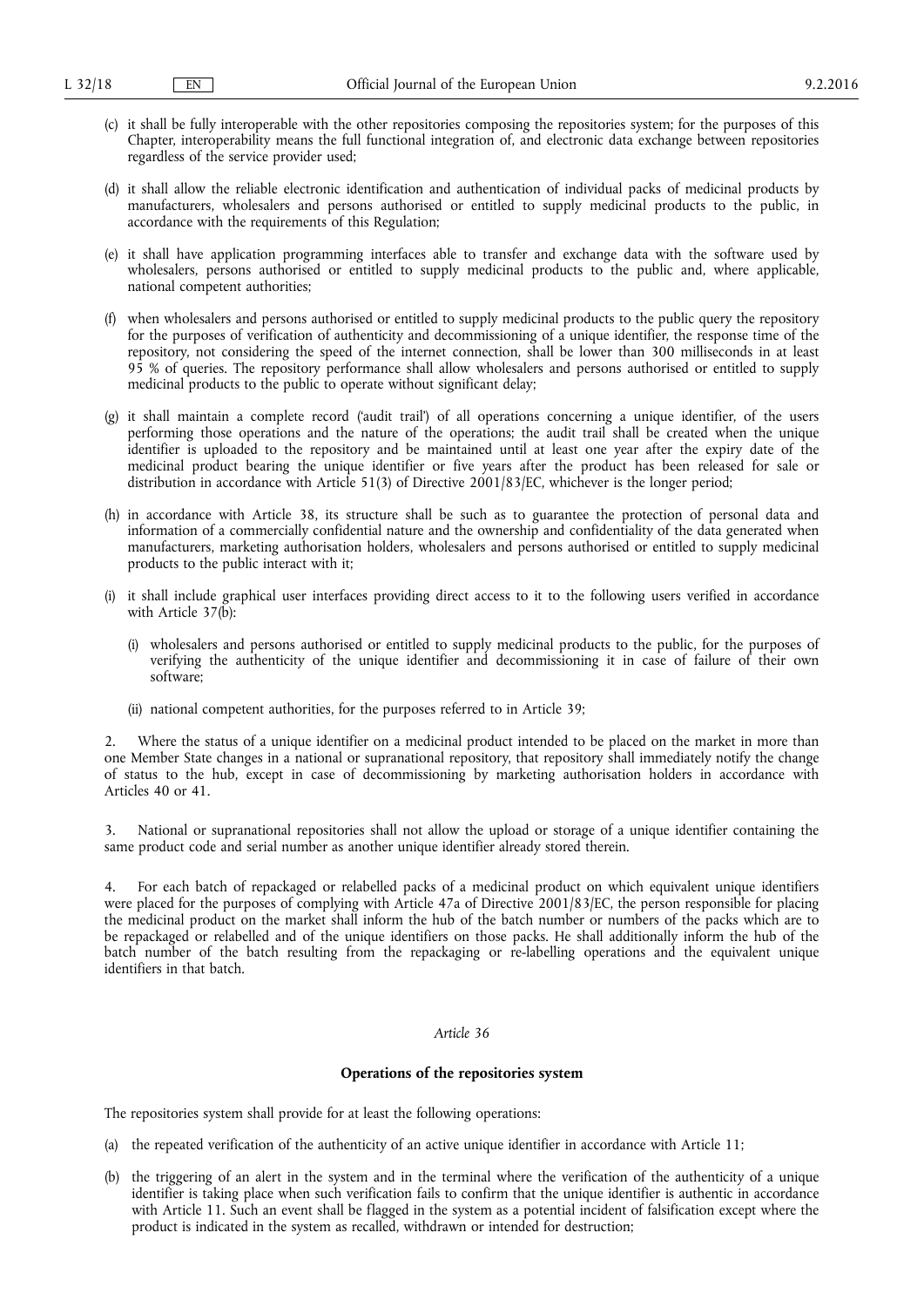- (c) the decommissioning of a unique identifier in accordance with the requirements of this Regulation;
- (d) the combined operations of identification of a pack of a medicinal product bearing a unique identifier and verification of the authenticity and decommissioning of that unique identifier;
- (e) the identification of a pack of a medicinal product bearing a unique identifier and the verification of the authenticity and the decommissioning of that unique identifier in a Member State which is not the Member State where the medicinal product bearing that unique identifier was placed on the market;
- (f) the reading of the information contained in the two-dimensional barcode encoding the unique identifier, the identification of the medicinal product carrying the barcode and the verification of the status of the unique identifier, without triggering the alert referred to in point (b) of this Article;
- (g) without prejudice to Article 35(1)(h), the access by verified wholesalers to the list of wholesalers referred to in Article 33(2)(h) for the purposes of determining whether they have to verify the unique identifier of a given medicinal product.
- (h) the verification of the authenticity of a unique identifier and its decommissioning by manually querying the system with the data elements of the unique identifier;
- (i) the immediate provision of information concerning a given unique identifier to the national competent authorities and the European Medicines Agency, upon request;
- (j) the creation of reports that allow competent authorities to verify compliance of individual marketing authorisation holders, manufacturers, wholesalers and persons authorised or entitled to supply medicinal products to the public with the requirements of this Regulation or to investigate potential incidents of falsification;
- (k) the reverting of the status of a unique identifier from decommissioned to active, subject to the conditions referred to in Article 13;
- (l) the indication that a unique identifier has been decommissioned;
- (m) the indication that a medicinal product has been recalled, withdrawn, stolen, exported, requested as a sample by national competent authorities, indicated as a free sample by the marketing authorisation holder, or is intended for destruction;
- (n) the linking, by batches of medicinal products, of the information on unique identifiers removed or covered to the information on the equivalent unique identifiers placed on those medicinal products for the purposes of complying with Article 47a of Directive 2001/83/EC.
- (o) the synchronisation of the status of a unique identifier between the national or supranational repositories serving the territory of the Member States where that medicinal product is intended to be placed on the market.

### **Obligations of legal entities establishing and managing a repository which is part of the repositories system**

Any legal entity establishing and managing a repository which is part of the repositories system shall perform the following actions:

- (a) inform the relevant national competent authorities of its intention to physically locate the repository or part of it in their territory and notify them once the repository becomes operational;
- (b) put in place security procedures ensuring that only users whose identity, role and legitimacy has been verified can access the repository or upload the information referred to in Article 33(2);
- (c) continuously monitor the repository for events alerting to potential incidents of falsification in accordance to Article 36(b);
- (d) provide for the immediate investigation of all potential incidents of falsification flagged in the system in accordance with Article 36(b) and for the alerting of national competent authorities, the European Medicines Agency and the Commission should the falsification be confirmed;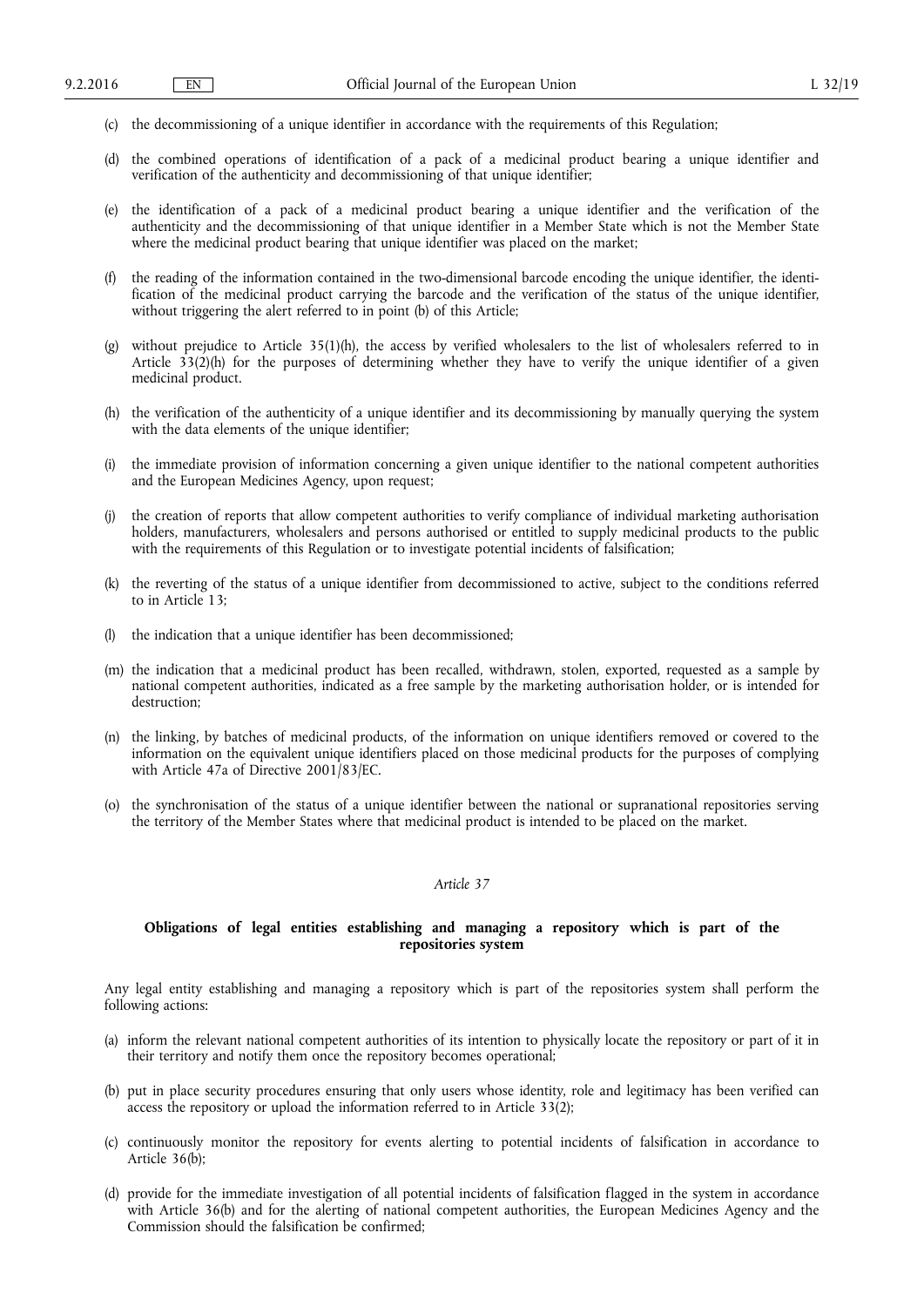- (e) carry out regular audits of the repository to verify compliance with the requirements of this Regulation. Audits shall take place at least annually for the first five years after this Regulation becomes applicable in the Member State where the repository is physically located, and at least every three years thereafter. The outcome of those audits shall be provided to competent authorities upon request;
- (f) make the audit trail referred to in Article  $35(1)(g)$  immediately available to competent authorities upon their request;
- (g) make the reports referred to in Article 36(j) available to competent authorities upon their request.

#### **Data protection and data ownership**

1. Manufacturers, marketing authorisation holders, wholesalers and persons authorised or entitled to supply medicinal products to the public shall be responsible for any data generated when they interact with the repositories system and stored in the audit trail. They shall only have ownership of and access to those data, with the exception of the information referred to in Article 33(2) and the information on the status of a unique identifier.

2. The legal entity managing the repository where the audit trail is stored shall not access the audit trail and the data contained therein without the written agreement of the legitimate data owners except for the purpose of investigating potential incidents of falsification flagged in the system in accordance with Article 36(b).

#### *Article 39*

#### **Access by national competent authorities**

A legal entity establishing and managing a repository used to verify the authenticity of or decommission the unique identifiers of medicinal products placed on the market in a Member State shall grant access to that repository and to the information contained therein, to competent authorities of that Member State for the following purposes:

- (a) supervising the functioning of the repositories and investigating potential incidents of falsification;
- (b) reimbursement;
- (c) pharmacovigilance or pharmacoepidemiology.

#### CHAPTER VIII

#### **OBLIGATIONS OF MARKETING AUTHORISATION HOLDERS, PARALLEL IMPORTERS AND PARALLEL DISTRIBUTORS**

*Article 40* 

### **Products recalled, withdrawn or stolen**

The marketing authorisation holder or, in case of parallel imported or parallel distributed medicinal products bearing an equivalent unique identifier for the purposes of complying with Article 47a of Directive 2001/83/EC, the person responsible for placing those medicinal products on the market shall promptly take all the following measures:

- (a) ensure the decommissioning of the unique identifier of a medicinal product which is to be recalled or withdrawn, in every national or supranational repository serving the territory of the Member State or Member States in which the recall or the withdrawal is to take place;
- (b) ensure the decommissioning of the unique identifier, where known, of a medicinal product which has been stolen, in every national or supranational repository in which information on that product is stored;
- (c) indicate in the repositories referred to in points (a) and (b) that that product has been recalled or withdrawn or stolen, where applicable.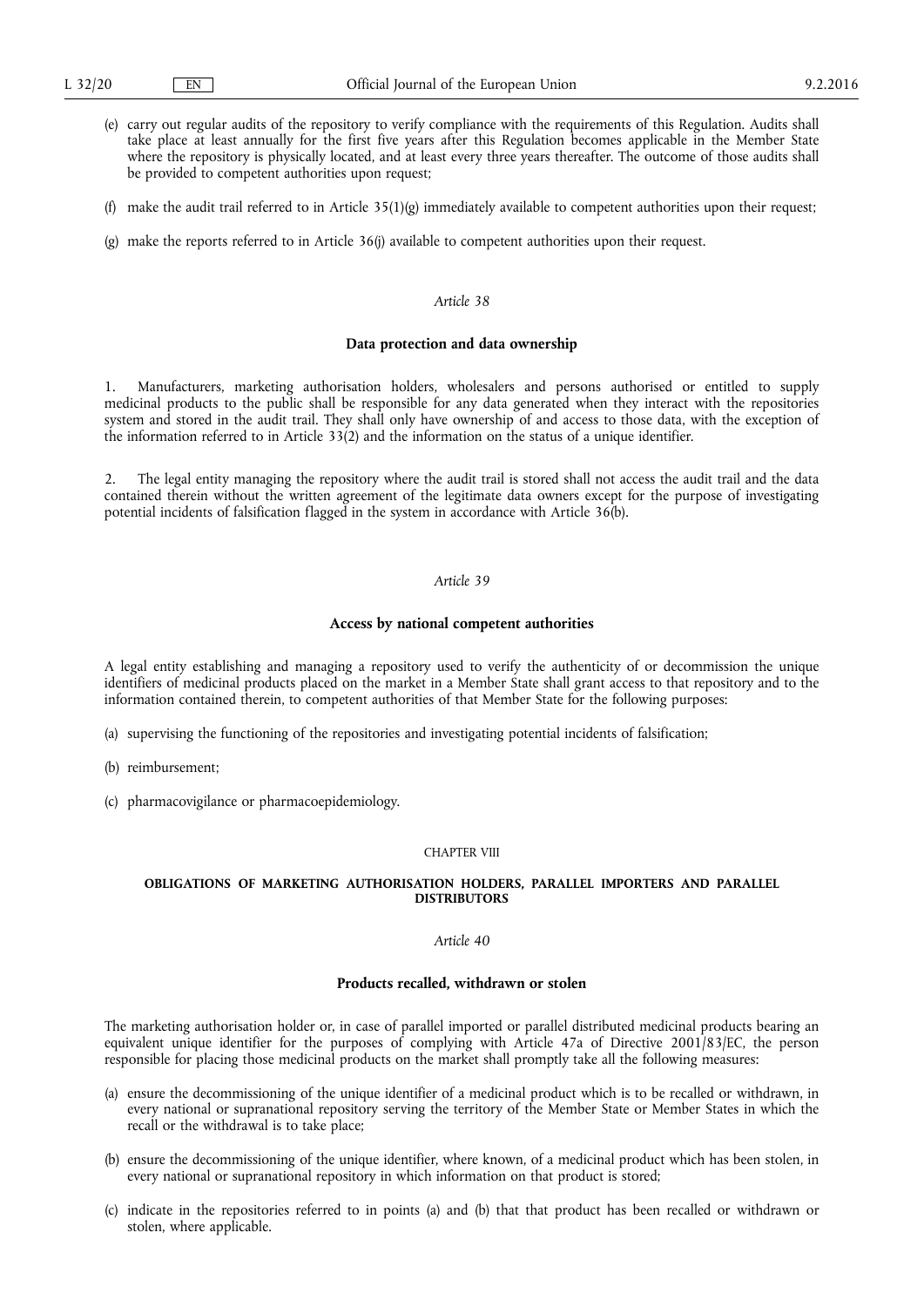### **Products to be supplied as free samples**

The marketing authorisation holder intending to supply any of his medicinal products as a free sample in accordance with Article 96 of Directive 2001/83/EC shall, where that product bears the safety features, indicate it as a free sample in the repositories system and ensure the decommissioning of its unique identifier before providing it to the persons qualified to prescribe it.

### *Article 42*

#### **Removal of unique identifiers from the repositories system**

The marketing authorisation holder or, in case of parallel imported or parallel distributed medicinal products bearing an equivalent unique identifier for the purposes of complying with Article 47a of Directive 2001/83/EC, the person responsible for placing those medicinal products on the market shall not upload unique identifiers in the repositories system before having removed from therein, where present, older unique identifiers containing the same product code and serial number as the unique identifiers being uploaded.

### CHAPTER IX

### **OBLIGATIONS OF THE NATIONAL COMPETENT AUTHORITIES**

### *Article 43*

### **Information to be provided by national competent authorities**

National competent authorities shall make the following information available to the marketing authorisation holders, manufacturers, wholesalers and persons authorised or entitled to supply medicinal products to the public, upon their request:

- (a) the medicinal products placed on the market on their territory which shall bear the safety features in accordance with Article 54(o) of Directive 2001/83/EC and this Regulation;
- (b) the medicinal products subject to prescription or subject to reimbursement for which the scope of the unique identifier is extended for the purposes of reimbursement or pharmacovigilance, in accordance with Article 54a(5) of Directive 2001/83/EC;
- (c) the medicinal products for which the scope of the anti-tampering device is extended for the purpose of patient safety, in accordance with Article 54a(5) of Directive 2001/83/EC.

#### *Article 44*

### **Supervision of the repositories system**

National competent authorities shall supervise the functioning of any repository physically located in their territory, in order to verify, if necessary by means of inspections, that the repository and the legal entity responsible for the establishment and management of the repository comply with the requirements of this Regulation.

2. A national competent authority may delegate any of its obligations under this Article to the competent authority of another Member State or to a third party, by means of a written agreement.

3. Where a repository not physically located in the territory of a Member State is used for the purpose of verifying the authenticity of medicinal products placed on the market in that Member State, the competent authority of that Member State may observe an inspection of the repository or perform an independent inspection, subject to the agreement of the Member State in which the repository is physically located.

4. A national competent authority shall communicate reports of supervision activities to the European Medicines Agency, which shall make them available to the other national competent authorities and the Commission.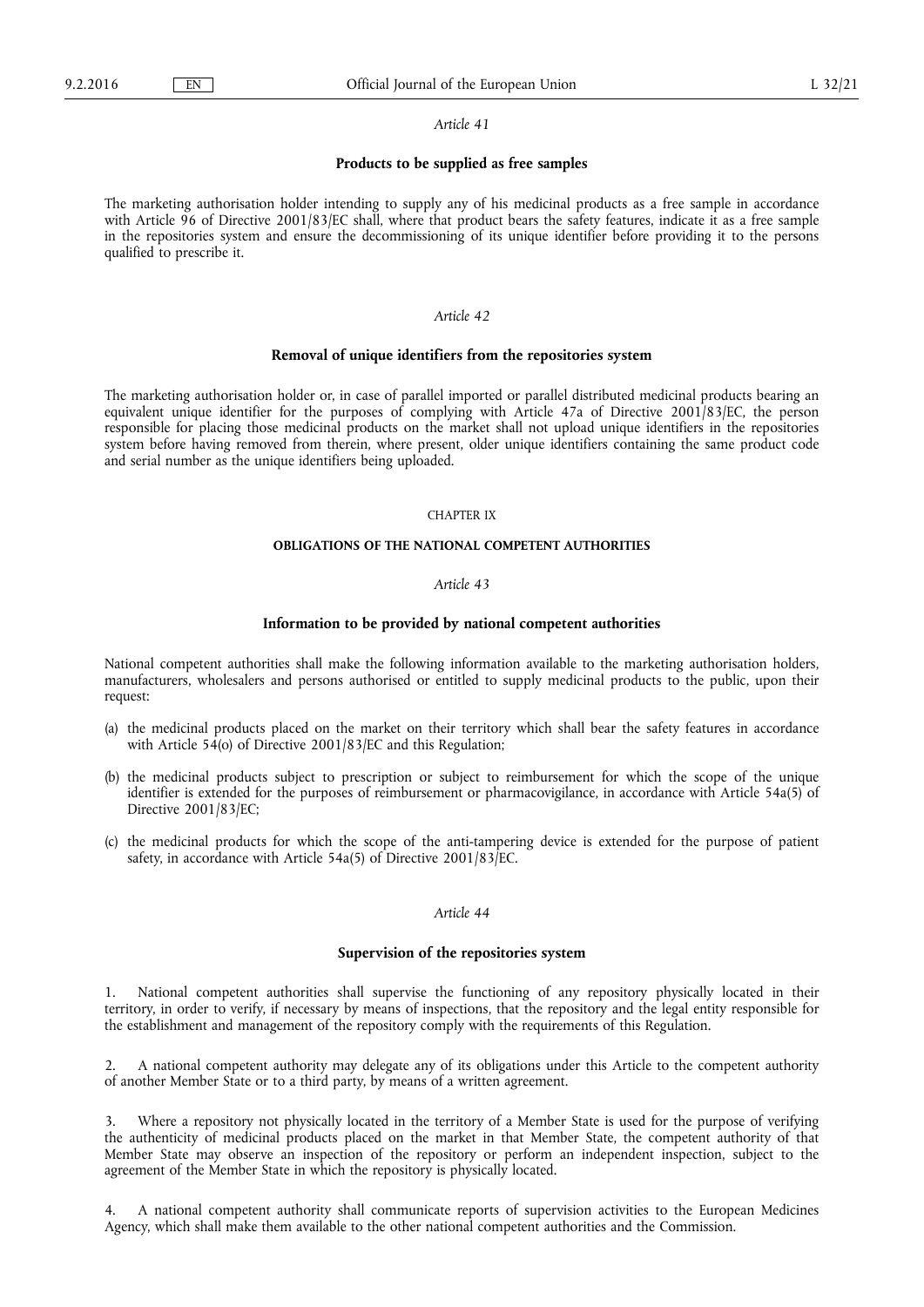5. National competent authorities may contribute to the management of any repository used to identify medicinal products and verify the authenticity of or decommission the unique identifiers of medicinal products placed on the market in the territory of their Member State.

National competent authorities may participate to the management board of the legal entities managing those repositories to the extent of up to one third of the members of the board.

#### CHAPTER X

#### **LISTS OF DEROGATIONS AND NOTIFICATIONS TO THE COMMISSION**

### *Article 45*

#### **Lists of derogations from bearing or not bearing the safety features**

1. The list of medicinal products or product categories subject to prescription which shall not bear the safety features are set out in Annex I to this Regulation.

The list of medicinal products or product categories not subject to prescription which shall bear the safety features are set out in Annex II to this Regulation.

#### *Article 46*

#### **Notifications to the Commission**

National competent authorities shall notify the Commission of non-prescription medicinal products which they judge to be at risk of falsification as soon as they become aware of such risk. For that purpose, they shall use the form set out in Annex III to this Regulation.

2. National competent authorities may inform the Commission of medicinal products which they deem not to be at risk of falsification. For that purpose, they shall use the form set out in Annex IV to this Regulation.

3. For the purposes of the notifications referred to in paragraphs 1 and 2, national competent authorities shall conduct an assessment of the risks of and arising from falsification of such products taking into account the criteria listed in Article 54a(2)(b) of Directive 2001/83/EC.

When submitting to the Commission the notification referred to in paragraph 1, national competent authorities shall provide the Commission with evidence and documentation supporting the presence of incidents of falsification.

#### *Article 47*

### **Evaluation of the notifications**

Where, following a notification as referred to in Article 46, the Commission or a Member State considers, on the basis of casualties or hospitalisations of citizens of the Union due to exposure to falsified medicinal products, that rapid action is required to protect public health, the Commission shall asses the notification without delay and at the latest within 45 days.

#### CHAPTER XI

### **TRANSITIONAL MEASURES AND ENTRY INTO FORCE**

### *Article 48*

#### **Transitional measures**

Medicinal products that have been released for sale or distribution without the safety features in a Member State before the date in which this Regulation becomes applicable in that Member State, and are not repackaged or relabelled thereafter, may be placed on the market, distributed and supplied to the public in that Member State until their expiry date.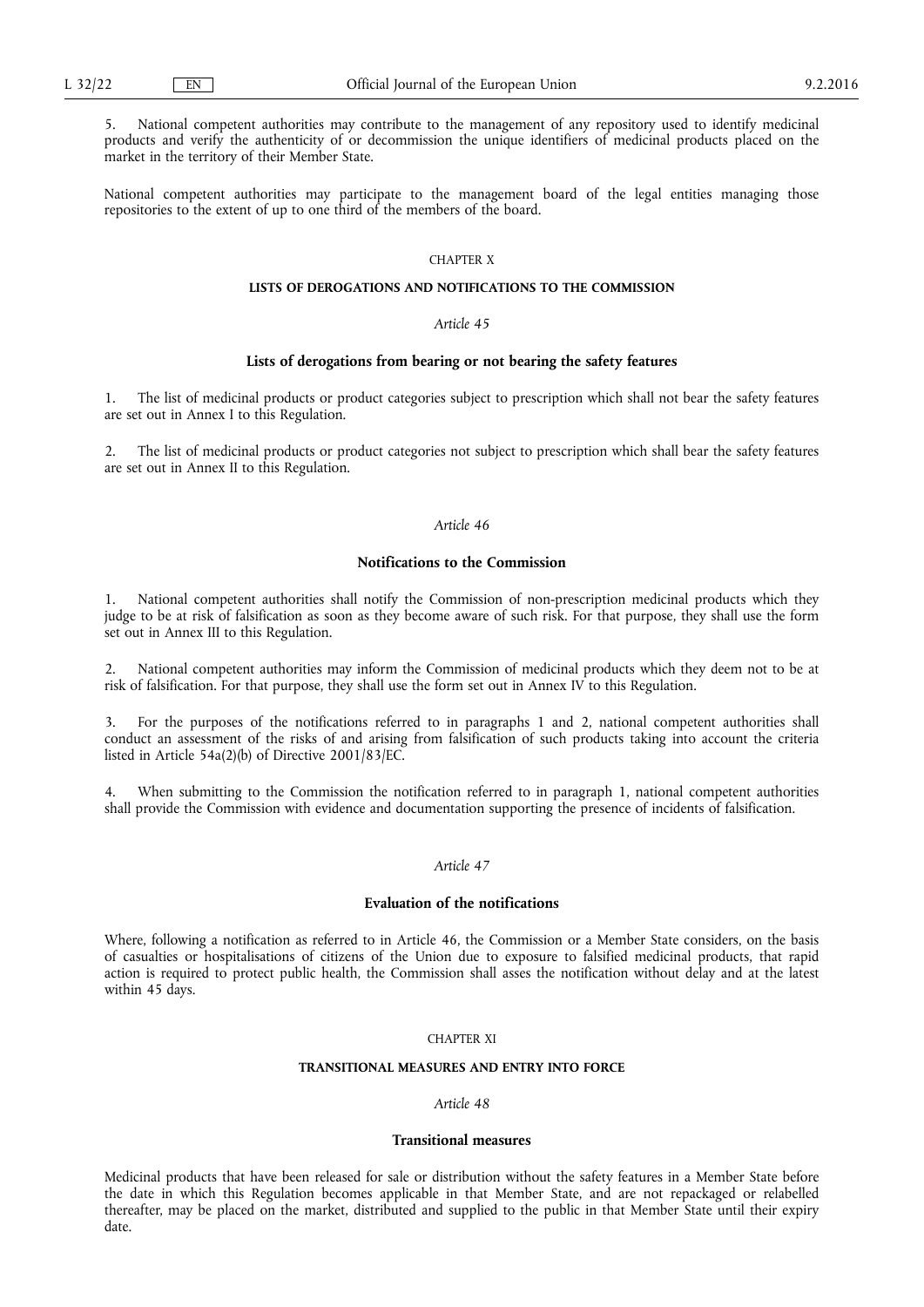### **Application in Member States with existing systems for the verification of the authenticity of medicinal products and for the identification of individual pack***s*

1. Each of the Member States referred to in Article 2, paragraph 2, second subparagraph, point (b), second sentence, of Directive 2011/62/EU shall notify the Commission of the date from which Articles 1 to 48 of this Regulation apply in its territory in accordance with the third subparagraph of Article 50. The notification shall take place at the latest 6 months before that application.

2. The Commission shall publish a notice of each of the dates notified to it in accordance with paragraph 1 in the *Official Journal of the European Union*.

### *Article 50*

### **Entry into force**

This Regulation shall enter into force on the twentieth day following that of its publication in the *Official Journal of the European Union*.

It shall apply from 9 February 2019.

However, the Member States referred to in Article 2, paragraph 2, second subparagraph, point (b), second sentence, of Directive 2011/62/EU shall apply Articles 1 to 48 of this Regulation at the latest from 9 February 2025.

This Regulation shall be binding in its entirety and directly applicable in all Member States.

Done at Brussels, 2 October 2015.

*For the Commission The President*  Jean-Claude JUNCKER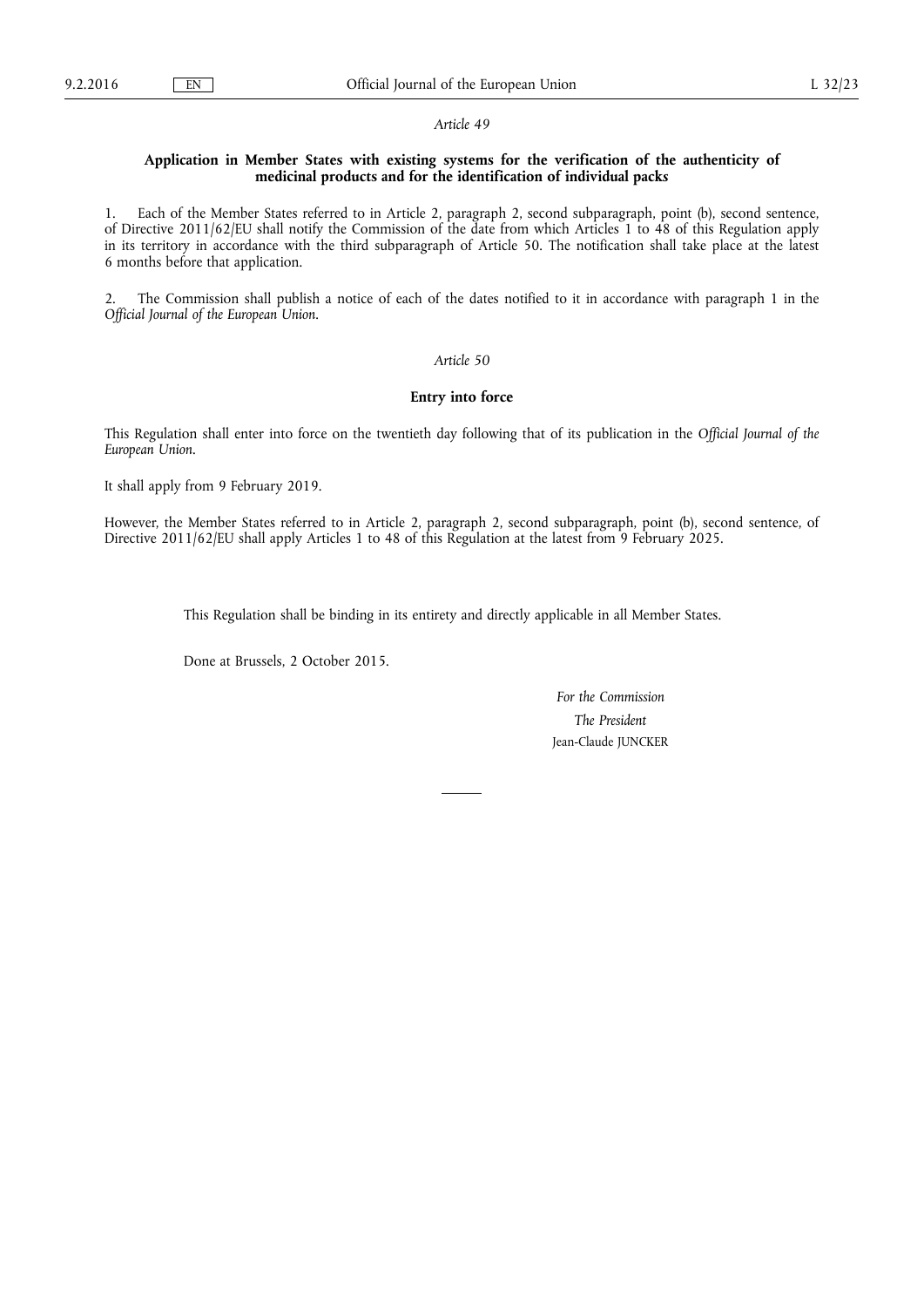# *ANNEX I*

### **List of medicinal products or product categories subject to prescription that shall not bear the safety features, referred to in Article 45(1)**

| Name of active substance or product category                                                                        | Pharmaceutical<br>form   | Strength | Remarks |
|---------------------------------------------------------------------------------------------------------------------|--------------------------|----------|---------|
| Homeopathic medicinal products                                                                                      | Any                      | Any      |         |
| Radionuclide generators                                                                                             | Any                      | Any      |         |
| Kits                                                                                                                | Any                      | Any      |         |
| Radionuclide precursors                                                                                             | Any                      | Any      |         |
| Advanced therapy medicinal products which contain or<br>consist of tissues or cells                                 | Any                      | Any      |         |
| Medicinal gases                                                                                                     | Medicinal gas            | Any      |         |
| Solutions for parenteral nutrition having an anatomical<br>therapeutical chemical ('ATC') code beginning with B05BA | Solution for<br>infusion | Any      |         |
| Solutions affecting the electrolyte balance having an ATC<br>code beginning with B05BB                              | Solution for<br>infusion | Any      |         |
| Solutions producing osmotic diuresis having an ATC code<br>beginning with B05BC                                     | Solution for<br>infusion | Any      |         |
| Intravenous solution additives having an ATC code begin-<br>ning with B05X                                          | Any                      | Any      |         |
| Solvents and diluting agents, including irrigating solutions,<br>having an ATC code beginning with V07AB            | Any                      | Any      |         |
| Contrast media having an ATC code beginning with V08                                                                | Any                      | Any      |         |
| Tests for allergic diseases having an ATC code beginning<br>with V04CL                                              | Any                      | Any      |         |
| Allergen extracts having an ATC code beginning with<br>V <sub>0</sub> 1AA                                           | Any                      | Any      |         |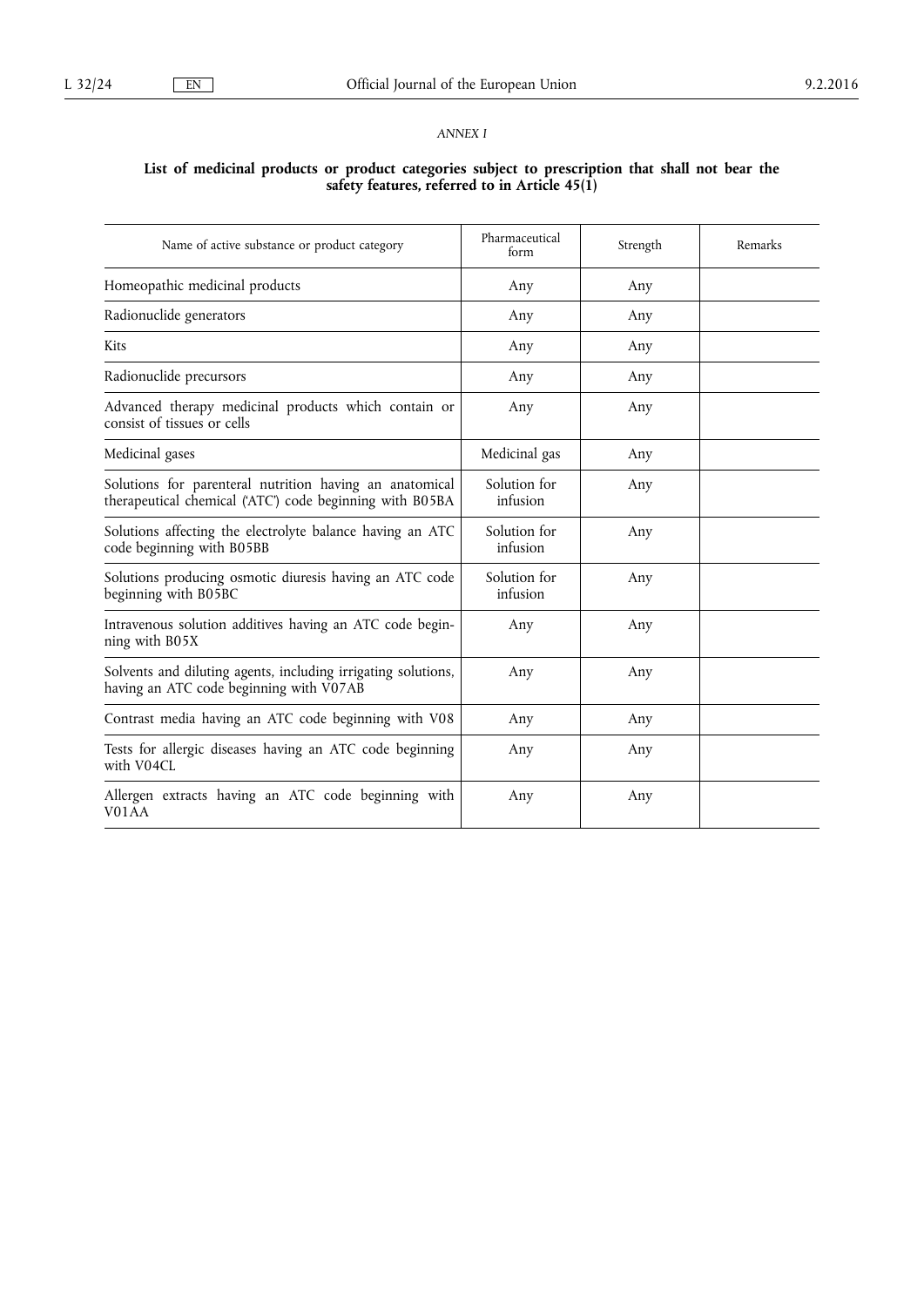# *ANNEX II*

### **List of medicinal products or product categories not subject to prescription that shall bear the safety features, referred to in Article 45(2)**

| Name of active substance or product category | Pharmaceutical form               | Strength        | Remarks |
|----------------------------------------------|-----------------------------------|-----------------|---------|
| omeprazole                                   | gastro-resistant<br>capsule, hard | $20 \text{ mg}$ |         |
| omeprazole                                   | gastro-resistant<br>capsule, hard | $40 \text{ mg}$ |         |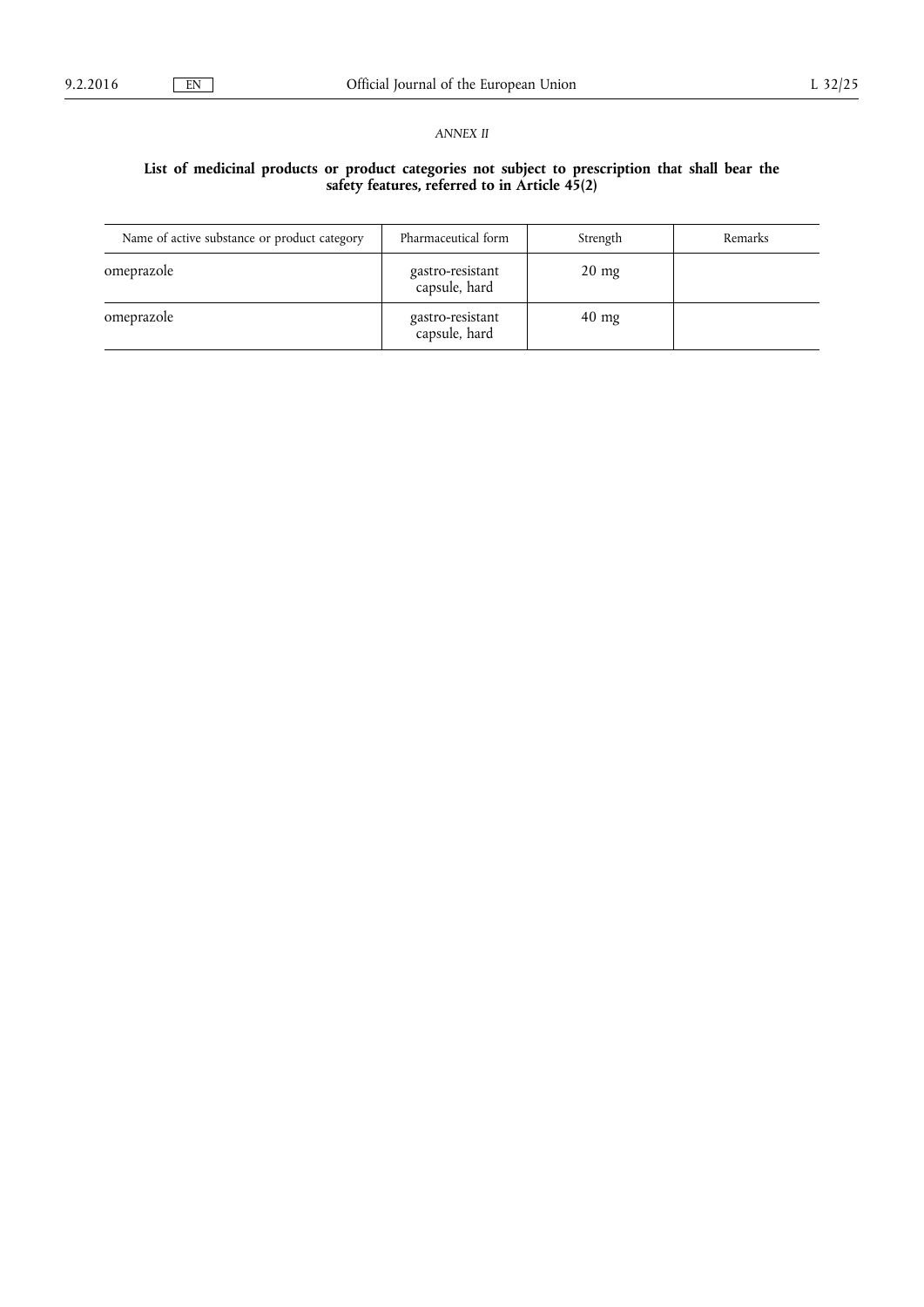# *ANNEX III*

Notification to the European Commission of medicinal products not subject to prescription judged to be at risk of falsification, pursuant to article 54a(4) of Directive 2001/83/EC

Member State: Name of competent authority:

| Entry<br>No             | Active substance<br>(Common Name) | Pharmaceutical<br>form | Strength | Anatomical Ther-<br>apeutical Chemi-<br>cal (ATC) Code | Supporting Evidence<br>(please provide evidence of one or more<br>incidents of falsification in the legal supply<br>chain and specify the source of the<br>information). |
|-------------------------|-----------------------------------|------------------------|----------|--------------------------------------------------------|--------------------------------------------------------------------------------------------------------------------------------------------------------------------------|
| $\mathbf{1}$            |                                   |                        |          |                                                        |                                                                                                                                                                          |
| $\overline{2}$          |                                   |                        |          |                                                        |                                                                                                                                                                          |
| $\overline{\mathbf{3}}$ |                                   |                        |          |                                                        |                                                                                                                                                                          |
| $\overline{4}$          |                                   |                        |          |                                                        |                                                                                                                                                                          |
| 5                       |                                   |                        |          |                                                        |                                                                                                                                                                          |
| 6                       |                                   |                        |          |                                                        |                                                                                                                                                                          |
| $\overline{7}$          |                                   |                        |          |                                                        |                                                                                                                                                                          |
| $\,8\,$                 |                                   |                        |          |                                                        |                                                                                                                                                                          |
| 9                       |                                   |                        |          |                                                        |                                                                                                                                                                          |
| 10                      |                                   |                        |          |                                                        |                                                                                                                                                                          |
| 11                      |                                   |                        |          |                                                        |                                                                                                                                                                          |
| 12                      |                                   |                        |          |                                                        |                                                                                                                                                                          |
| 13                      |                                   |                        |          |                                                        |                                                                                                                                                                          |
| 14                      |                                   |                        |          |                                                        |                                                                                                                                                                          |
| 15                      |                                   |                        |          |                                                        |                                                                                                                                                                          |
|                         |                                   |                        |          |                                                        |                                                                                                                                                                          |

*Note:* The number of entries is not binding.